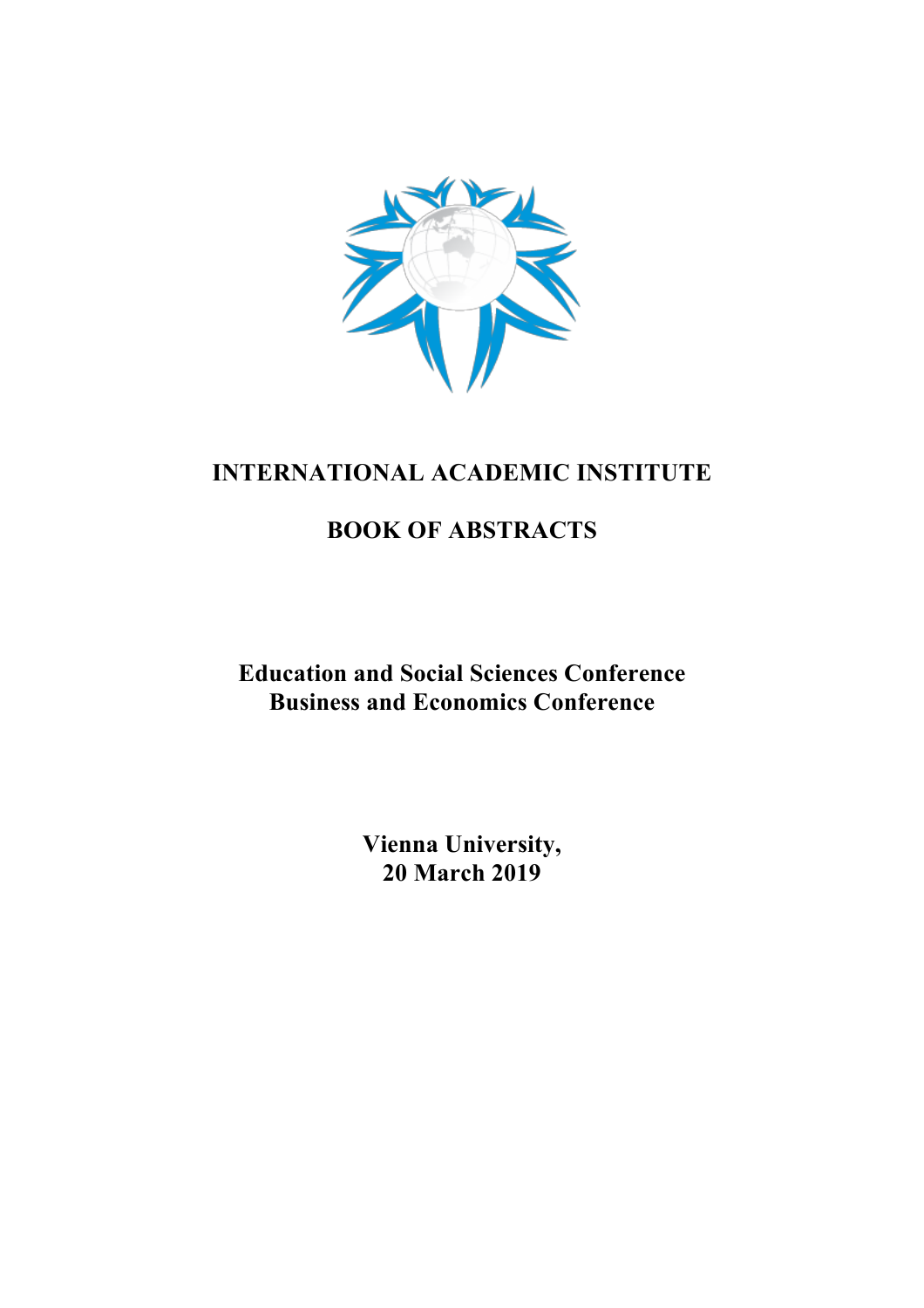# **IAI Book of Abstracts**

 $\mathcal{L} = \{ \mathcal{L} \mathcal{L} \mathcal{L} \mathcal{L} \mathcal{L} \mathcal{L} \mathcal{L} \mathcal{L} \mathcal{L} \mathcal{L} \mathcal{L} \mathcal{L} \mathcal{L} \mathcal{L} \mathcal{L} \mathcal{L} \mathcal{L} \mathcal{L} \mathcal{L} \mathcal{L} \mathcal{L} \mathcal{L} \mathcal{L} \mathcal{L} \mathcal{L} \mathcal{L} \mathcal{L} \mathcal{L} \mathcal{L} \mathcal{L} \mathcal{L} \mathcal{L} \mathcal{L} \mathcal{L} \mathcal{L} \$ 

#### **Editor:**

Hristina Rucheva Tasev, Dr. Sci

# **Editorial Board:**

Prof. Jasna Bacovska Nedikj, Dr. Sci Hristina Rucheva Tasev, Dr. Sci Milena Aspostolovska-Stepanoska, Dr. Sci Meic Pearse, Dr. Sci Elif Uckan Dagdemir, Dr. Sci Mary Mares-Awe, MA Marija Boban, Dr. Sci Gergana Radoykova, Dr. Sci Anthon Mark Jay Alguno Rivas, MA Snezana Knezevic, Dr. Sci

**Secretary and editing:**

Martina Gligorova, MA

International Academic Institute Briselska 1/16 Skopje, Republic of Macedonia

March 2019

ISBN 978-608-4881-00-1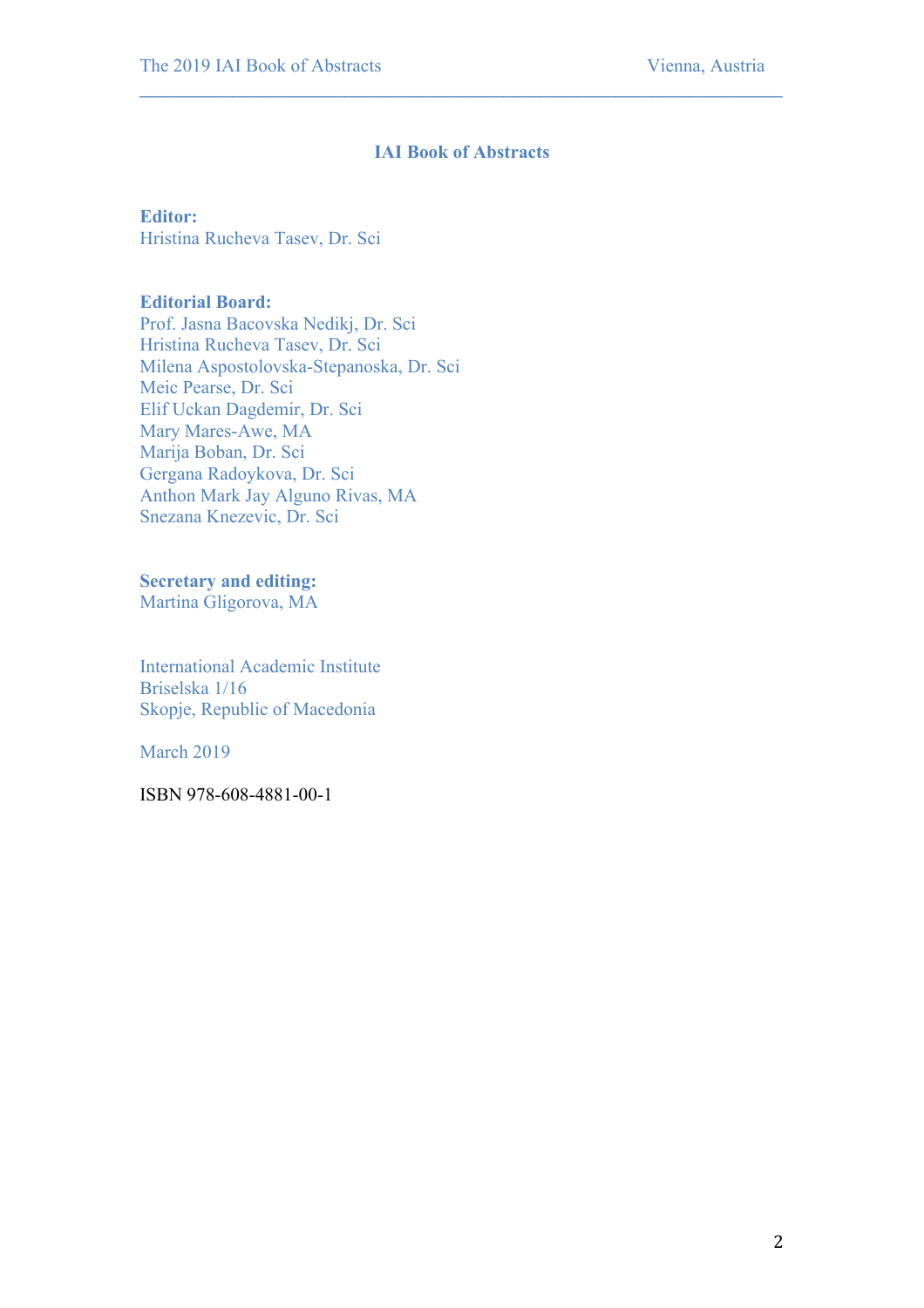# **THE ROLE OF THE CIVIL SOCIETY FOR THE EU INTEGRATION OF THE WESTERN BALKANS**

 $\mathcal{L} = \{ \mathcal{L} \mathcal{L} \mathcal{L} \mathcal{L} \mathcal{L} \mathcal{L} \mathcal{L} \mathcal{L} \mathcal{L} \mathcal{L} \mathcal{L} \mathcal{L} \mathcal{L} \mathcal{L} \mathcal{L} \mathcal{L} \mathcal{L} \mathcal{L} \mathcal{L} \mathcal{L} \mathcal{L} \mathcal{L} \mathcal{L} \mathcal{L} \mathcal{L} \mathcal{L} \mathcal{L} \mathcal{L} \mathcal{L} \mathcal{L} \mathcal{L} \mathcal{L} \mathcal{L} \mathcal{L} \mathcal{L} \$ 

*Chief assistant Gergana Radoykova, PhD Political Science Department, Faculty of Philosophy, Sofia University "St. Kliment Ohridski"*

**\_\_\_\_\_\_\_\_\_\_\_\_\_\_\_\_\_\_\_\_\_\_\_\_\_\_\_\_\_\_\_\_\_\_\_\_\_\_\_\_\_\_\_\_\_\_\_\_\_\_\_\_\_\_\_\_\_\_\_\_\_\_\_\_\_\_\_\_\_**

#### **Abstract**

The European perspective of the Western Balkans was a key priority for the Bulgarian Presidency of the Council of the EU  $(1)$  January – 1 July 2018). The membership in the EU is only workable way to achieve sustainable peace, security, economic growth and prosperity in the region.

In this context the bilateral relations between Bulgaria and Macedonia are of utmost importance and many positive steps for strengthening and improving the political dialogue have been made, emanating with the signing of the signing and ratification of the Treaty of Friendship between the two countries.

The author's main task is to analyze the current debate about the Euroatlantic perspective of the Western Balkans, including the achievements and future challenges. There is a special focus upon the importance of building an active and aware civil society that is able to leave behind the contradictions of history and to look ahead and work with dedication to a "united in diversity" future for the region.

**Key words:** European Union, enlargement, Western Balkans, civil society, dialogue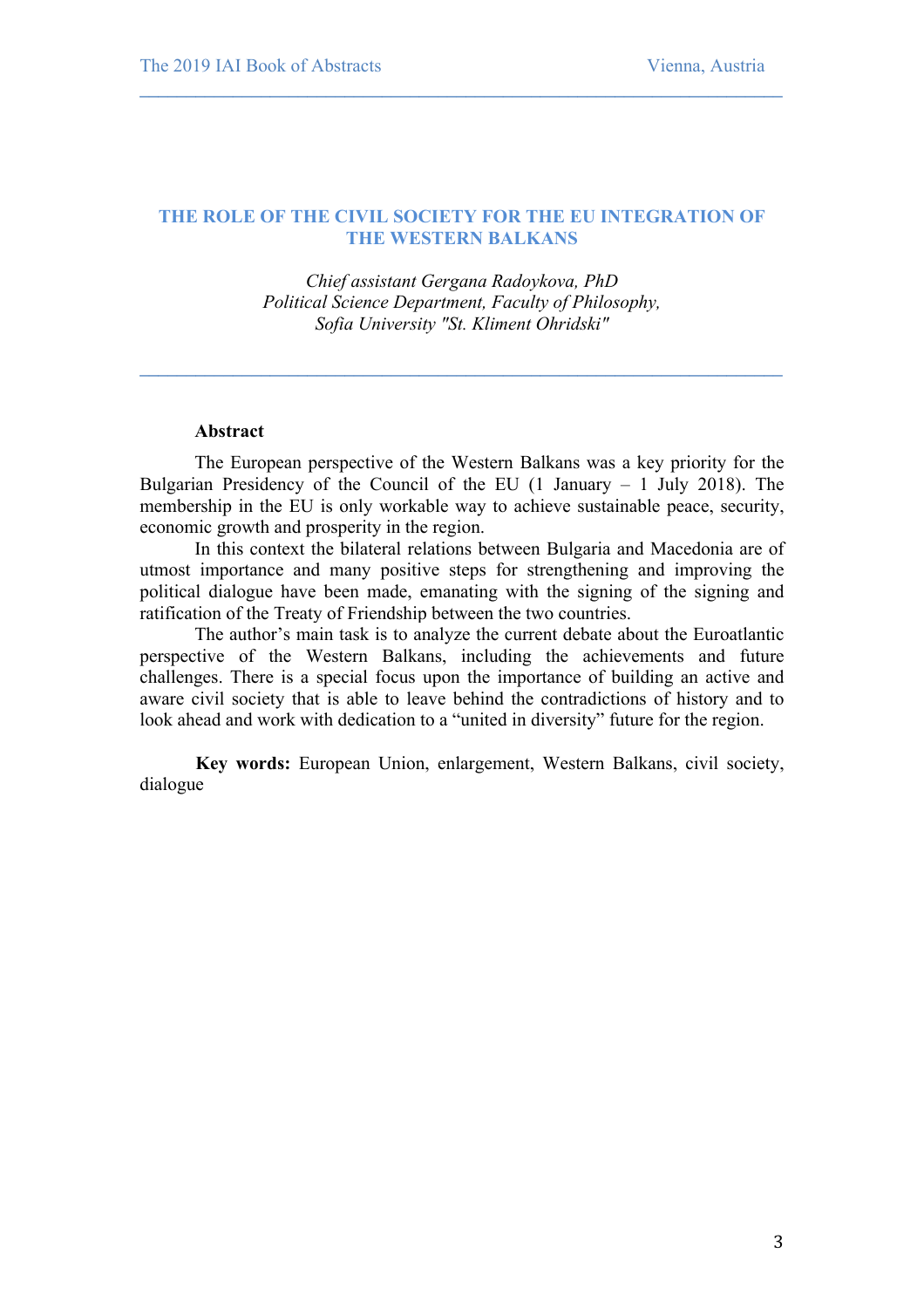### **SOME CHANGES IN THE POLITICAL AND SOCIAL INFLUENCE OF THE ROMAN CATHOLIC CHURCH AS CONSEQUENCES OF THE WW1**

 $\mathcal{L} = \{ \mathcal{L} \mathcal{L} \mathcal{L} \mathcal{L} \mathcal{L} \mathcal{L} \mathcal{L} \mathcal{L} \mathcal{L} \mathcal{L} \mathcal{L} \mathcal{L} \mathcal{L} \mathcal{L} \mathcal{L} \mathcal{L} \mathcal{L} \mathcal{L} \mathcal{L} \mathcal{L} \mathcal{L} \mathcal{L} \mathcal{L} \mathcal{L} \mathcal{L} \mathcal{L} \mathcal{L} \mathcal{L} \mathcal{L} \mathcal{L} \mathcal{L} \mathcal{L} \mathcal{L} \mathcal{L} \mathcal{L} \$ 

*Zoltan BACS Faculty member and Doctoral candidate of the National University of Public Service Budapest, Hungary*

**\_\_\_\_\_\_\_\_\_\_\_\_\_\_\_\_\_\_\_\_\_\_\_\_\_\_\_\_\_\_\_\_\_\_\_\_\_\_\_\_\_\_\_\_\_\_\_\_\_\_\_\_\_\_\_\_\_\_\_\_\_\_\_\_\_\_\_\_\_**

#### **Abstract:**

The complexity of the effects of the 1st World War brought important changes for the Roman Catholic Church as a whole and especially for its political and social influence. Three major zones emerged in Europe affected by the consequences of the war in different ways. The Paris Peace Treaty- instead of attenuating and solving the confrontations which had led to the  $WW1 -$  aggravated the situation in many countries and fostered the emergence of new controversies. Although the efforts of the Holy See and the peace initiative of Pope Benedict the  $15<sup>th</sup>$  in 1917 remained unattended by the belligerent sides they played a determining role creating the new legal fundaments of the international relations in the second half of the 20th century.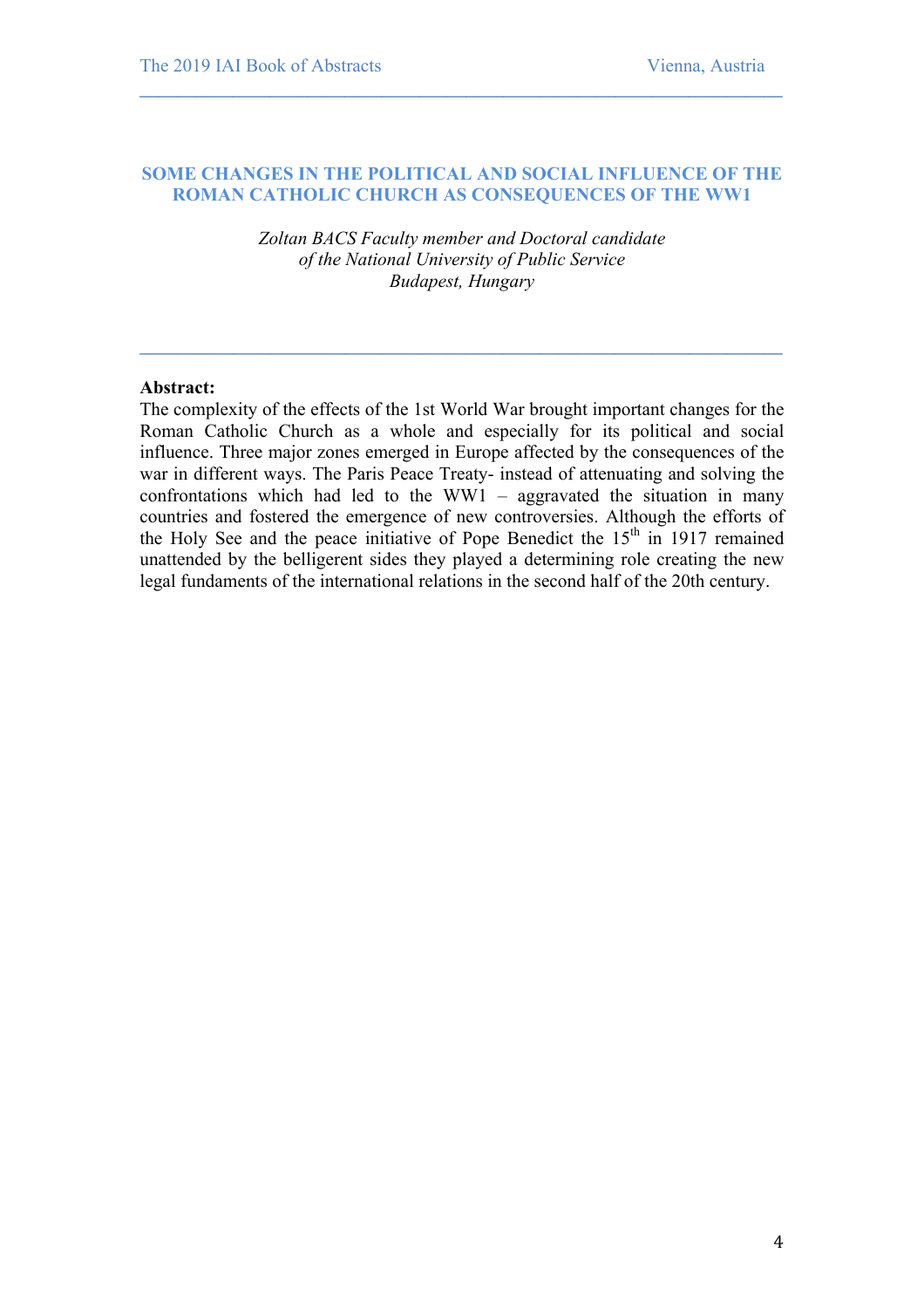#### **MANIPULATION OF INTERTEXTUALITY IN POST-SEPTEMBER-ELEVEN AMERICAN FICTION AS A STRATEGY TO MISINFORM READERSHIP**

 $\mathcal{L} = \{ \mathcal{L} \mathcal{L} \mathcal{L} \mathcal{L} \mathcal{L} \mathcal{L} \mathcal{L} \mathcal{L} \mathcal{L} \mathcal{L} \mathcal{L} \mathcal{L} \mathcal{L} \mathcal{L} \mathcal{L} \mathcal{L} \mathcal{L} \mathcal{L} \mathcal{L} \mathcal{L} \mathcal{L} \mathcal{L} \mathcal{L} \mathcal{L} \mathcal{L} \mathcal{L} \mathcal{L} \mathcal{L} \mathcal{L} \mathcal{L} \mathcal{L} \mathcal{L} \mathcal{L} \mathcal{L} \mathcal{L} \$ 

*Mohammad Atawi Saraireh Translation Department Yarmouk University Jordan*

**\_\_\_\_\_\_\_\_\_\_\_\_\_\_\_\_\_\_\_\_\_\_\_\_\_\_\_\_\_\_\_\_\_\_\_\_\_\_\_\_\_\_\_\_\_\_\_\_\_\_\_\_\_\_\_\_\_\_\_\_\_\_\_\_\_\_\_\_\_**

#### **Abstract**

Some novel writers in the wake of the September 11 events in the United States used a Micavillean approach to support their ideologues. Manipulation of intertextuality from Islamic resources is one strategy that is heavily employed in their publications for this purpose. In this paper, the author cites examples from American stories like Updike's *Terrorist,* Miller's *Blindsided*, and Mcbain's *Merely Hate*. The researcher first cites an example, finds the reference material, then he discusses the issue showing how intertextuality is manipulated to misinform readership.

**Key words:** manipulation, intertextuality, Quran, Hadeeth, American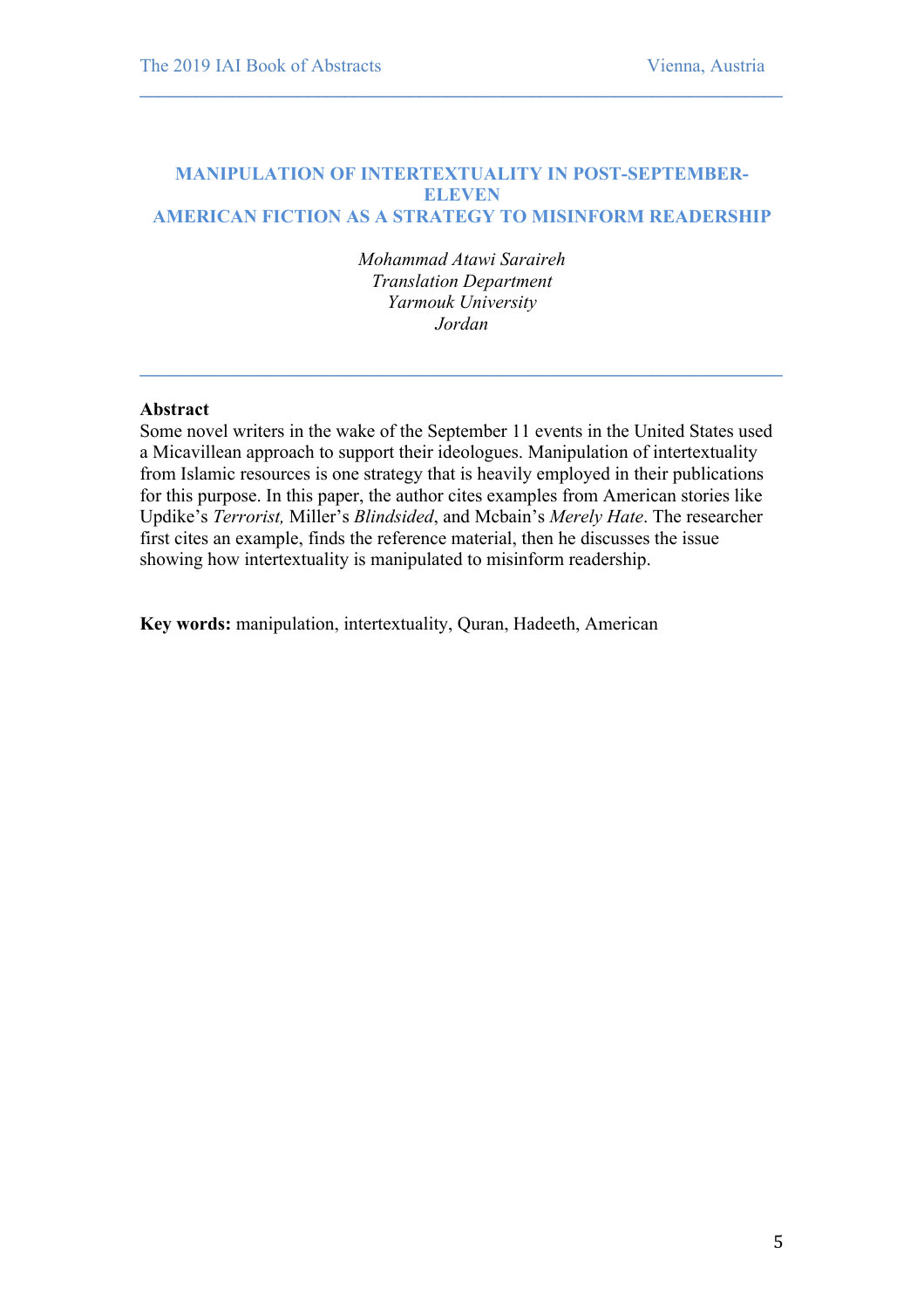# **LANGUAGE BARRIERS TO EFFECTIVE COMMUNICATION**

 $\mathcal{L} = \{ \mathcal{L} \mathcal{L} \mathcal{L} \mathcal{L} \mathcal{L} \mathcal{L} \mathcal{L} \mathcal{L} \mathcal{L} \mathcal{L} \mathcal{L} \mathcal{L} \mathcal{L} \mathcal{L} \mathcal{L} \mathcal{L} \mathcal{L} \mathcal{L} \mathcal{L} \mathcal{L} \mathcal{L} \mathcal{L} \mathcal{L} \mathcal{L} \mathcal{L} \mathcal{L} \mathcal{L} \mathcal{L} \mathcal{L} \mathcal{L} \mathcal{L} \mathcal{L} \mathcal{L} \mathcal{L} \mathcal{L} \$ 

*Prof. Ibrahim Ahmad Salamah Abu-Argoub Al-Ain University of Science and Technology United Arab Emirates*

**\_\_\_\_\_\_\_\_\_\_\_\_\_\_\_\_\_\_\_\_\_\_\_\_\_\_\_\_\_\_\_\_\_\_\_\_\_\_\_\_\_\_\_\_\_\_\_\_\_\_\_\_\_\_\_\_\_\_\_\_\_\_\_\_\_\_\_\_\_**

#### **Abstract**

Although globalization and communication technology are bringing the world closer together in a global village, language barriers : the things that prevent us from understanding each other's constitute a common challenge to individuals, groups, international companies, governments, nations and the whole world. This qualitative study aimed at exploring the factors that cause language barriers , their types and impact on effective communication and our life as well as ways making people aware of the importance of overcoming them ..The study concluded that language or semantic barriers arise from different meanings and uses of words , symbols , images , gesture, languages , dialects , accents ,linguistic ability , technical terminology or jargon, volume of voice , ambiguous words, mispronunciation of words, faulty translation , wrong interpretation of messages , misunderstanding of messages , complicated messages and different individual linguistic ability of the sender and the receiver, poorly understood and poorly explained words and messages . Language barriers can create problems of miscommunication such as: misunderstanding, misinterpretation of messages , distorted messages ,misinformation , confusion , mistrust ,uncertainty ,frustration ,poor and wrong feedback , aviation and marine accidents and disasters , deaths , tension, conflict , violence among people. They can Leads to Factors that hindering effective communication .The best strategy to promote effective communication and get messages across is to bridge the language barriers by : using simple , clear , concrete , accurate , familiar and meaningful words , avoiding grammatical and spelling mistakes ,giving and receiving feedback , hiring bilingual workers and qualified and licensed translators , minimizing the use of jargons , avoiding ambiguous words ,regional dialect and ,confirming understanding ,using translation machines, avoiding shouting and sarcasm and mimicry , explaining difficult messages to people.

#### **Key words : Communication , Language Barriers, Semantic Barriers**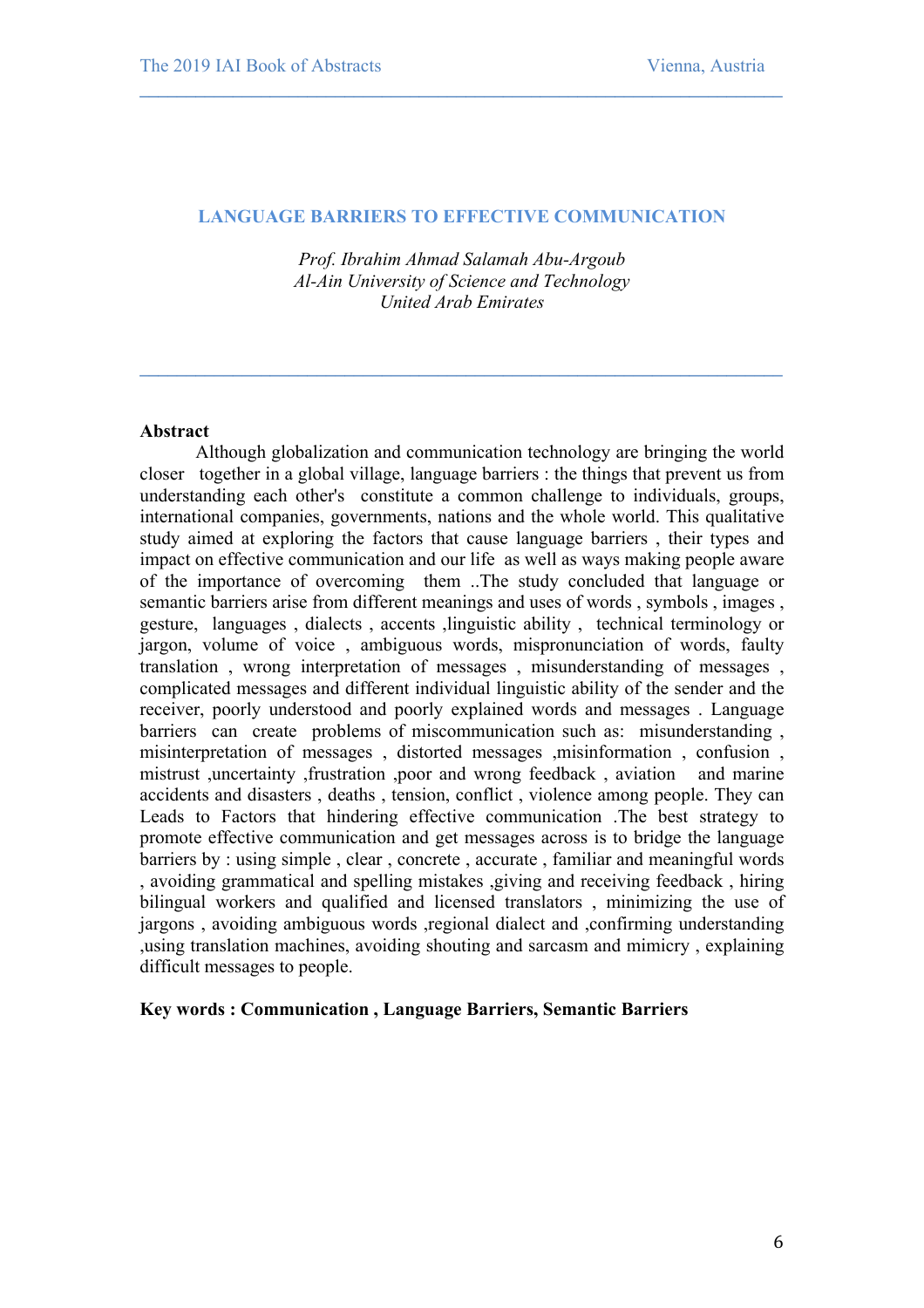#### **PUBLIC INFORMING IN THE REPUBLIC OF MACEDONIA AND THE EUROPEAN TYPE OF MEDIA SYSTEM**

 $\mathcal{L} = \{ \mathcal{L} \mathcal{L} \mathcal{L} \mathcal{L} \mathcal{L} \mathcal{L} \mathcal{L} \mathcal{L} \mathcal{L} \mathcal{L} \mathcal{L} \mathcal{L} \mathcal{L} \mathcal{L} \mathcal{L} \mathcal{L} \mathcal{L} \mathcal{L} \mathcal{L} \mathcal{L} \mathcal{L} \mathcal{L} \mathcal{L} \mathcal{L} \mathcal{L} \mathcal{L} \mathcal{L} \mathcal{L} \mathcal{L} \mathcal{L} \mathcal{L} \mathcal{L} \mathcal{L} \mathcal{L} \mathcal{L} \$ 

*Jasna Bacovska Nedic, PhD, Associate profesor Faculty of Law "Iustinianus Primus" Skopje, Republic of Macedonia*

**\_\_\_\_\_\_\_\_\_\_\_\_\_\_\_\_\_\_\_\_\_\_\_\_\_\_\_\_\_\_\_\_\_\_\_\_\_\_\_\_\_\_\_\_\_\_\_\_\_\_\_\_\_\_\_\_\_\_\_\_\_\_\_\_\_\_\_\_\_**

#### **Abstract**

On a global level, two media systems are differentiated: Anglo-Saxon and European, which have different socio-political and legal basis**.** The Republic of Macedonia belongs to the European type of media system or media organization according to the political tradition and political culture. Most typical features for the European type of media system are the existence of a *strong public broadcasting center*, then multipolitical pluralism of media and journalists, guarantees for independence of the media, standards of the journalistic profession with an emphasis on the responsibility of the journalist. Also the European system assumes a specific type of political socialization through the media, where the political public is wellkept and respected, and this public is not considered as a market. This public has traditionally been never treated as a market, unlike the treatment of the political public in the United States, that are considered as leaders in the Anglo-Saxon type of media system.

But how much does public informing meet the criteria of the European type of media system?

Media and informing in the Republic of Macedonia have never been such an urgent and priority topic as in the period of the political crisis 2012-2017. A series of measurings, including the research presented in this paper, show that the media system of the Republic of Macedonia deviates from the European type of media system. Namely, the purpose of this research and analysis is the perception of citizens and journalists in the Republic of Macedonia about the media system and the level of *media culture* in the Macedonian society.

The research has two segments:

1. Citizens' perception of the media system and journalism (the general public) in the Republic of Macedonia, i.e. what the citizens think about the role of the media in political communication. Additionally, does the media and informing about policies influence their political decisions and whether citizens are aware of possible abuses and special media techniques and methods for creating a "desirable public opinion"? and

2. The journalistic attitudes (professional public) about the conditions offered by the media system of the Republic of Macedonia in terms of professional standards, ethical principles and investigative journalism.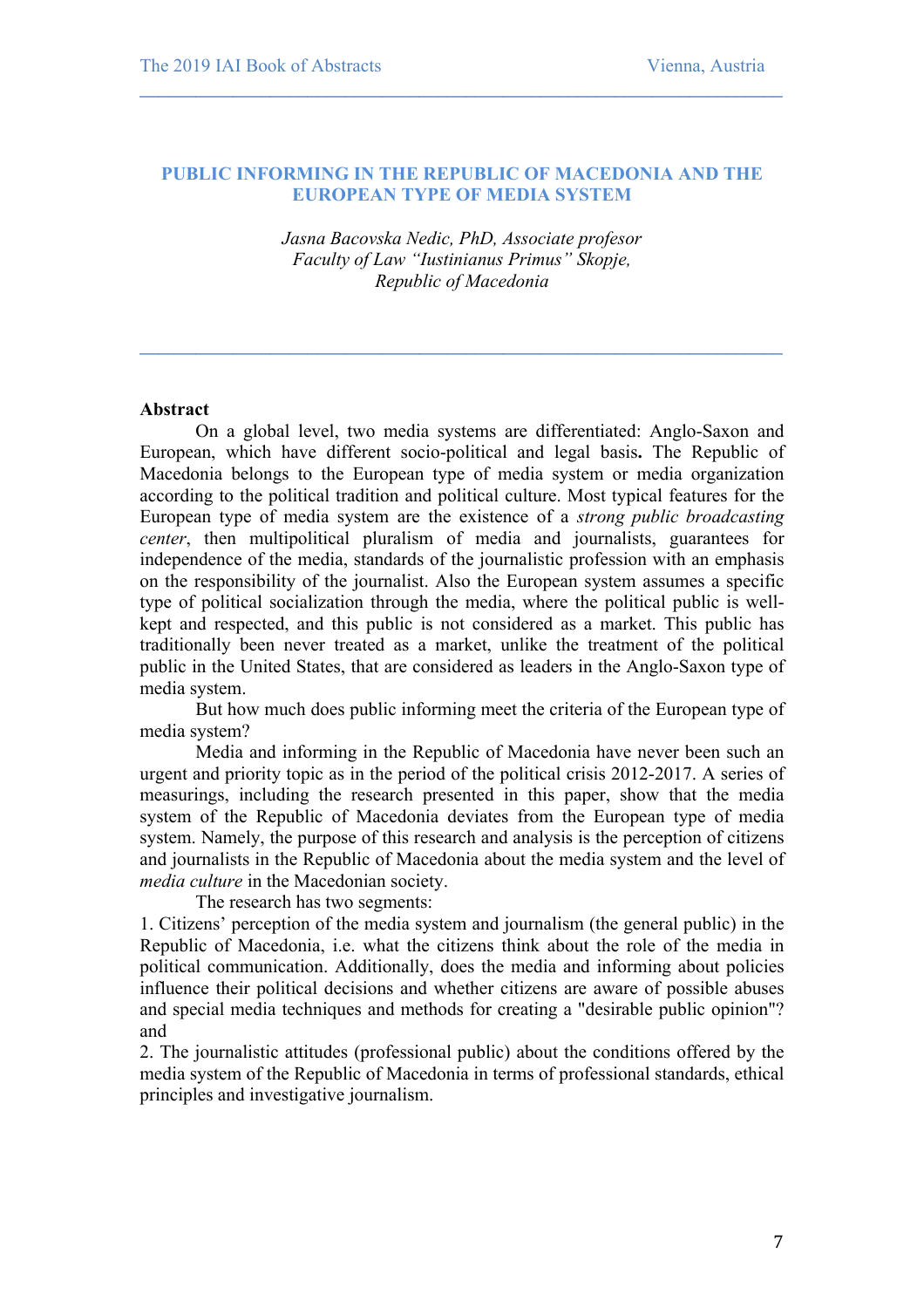#### **GREAT EXPECTATIONS?: PSYCHOLOGICAL CONTRACTS OF YOUNG EMPLOYEES AND EMPLOYERS**

 $\mathcal{L} = \{ \mathcal{L} \mathcal{L} \mathcal{L} \mathcal{L} \mathcal{L} \mathcal{L} \mathcal{L} \mathcal{L} \mathcal{L} \mathcal{L} \mathcal{L} \mathcal{L} \mathcal{L} \mathcal{L} \mathcal{L} \mathcal{L} \mathcal{L} \mathcal{L} \mathcal{L} \mathcal{L} \mathcal{L} \mathcal{L} \mathcal{L} \mathcal{L} \mathcal{L} \mathcal{L} \mathcal{L} \mathcal{L} \mathcal{L} \mathcal{L} \mathcal{L} \mathcal{L} \mathcal{L} \mathcal{L} \mathcal{L} \$ 

*KATARINA KATJA MIHELIČ, PhD NADA ZUPAN, PhD University of Ljubljana, Faculty of economics MARK BAILEY Northumbria University, Newcastle*

*\_\_\_\_***\_\_\_\_\_\_\_\_\_\_\_\_\_\_\_\_\_\_\_\_\_\_\_\_\_\_\_\_\_\_\_\_\_\_\_\_\_\_\_\_\_\_\_\_\_\_\_\_\_\_\_\_\_\_\_\_\_\_\_\_\_\_\_\_\_**

#### **Abstract**

Psychological contracts have been in the centre of scholarly investigations, because their fulfilment fosters productive employment relationships and, in turn, helps retain talented employees in organizations, which is crucial for successful company performance in today's VUCA world of work. A psychological contract reflects individual beliefs about the nature of employment relationship, including the expectations about work, benefits, desired behaviors, and obligations. Employing data from an international research project GETM3, we looked into employment expectations from the perspective of young talents as well as employers. The analysis of results reveals that young employees desire career and developmental opportunities, but also emphasise work-life balance. There is an apparent paradox in the fact that while young employees desire autonomy at work, they at the same time expect to receive clear instructions and guidance from supervisors. The contemporary employers hold different expectations of young employees with work experience visà-vis those without. In addition, employers are concerned about young employees changing jobs in pursuit of ever better opportunities. The managers also mention that a fit between the employee and the organisation is required for the relationship to be fruitful in terms of both a fit between the values held by the employer and employee as well as similarity of expectations.

This project was supported by European Union's Horizon 2020 research and innovation programme under the Marie Skłodowska-Curie grant agreement No 734824.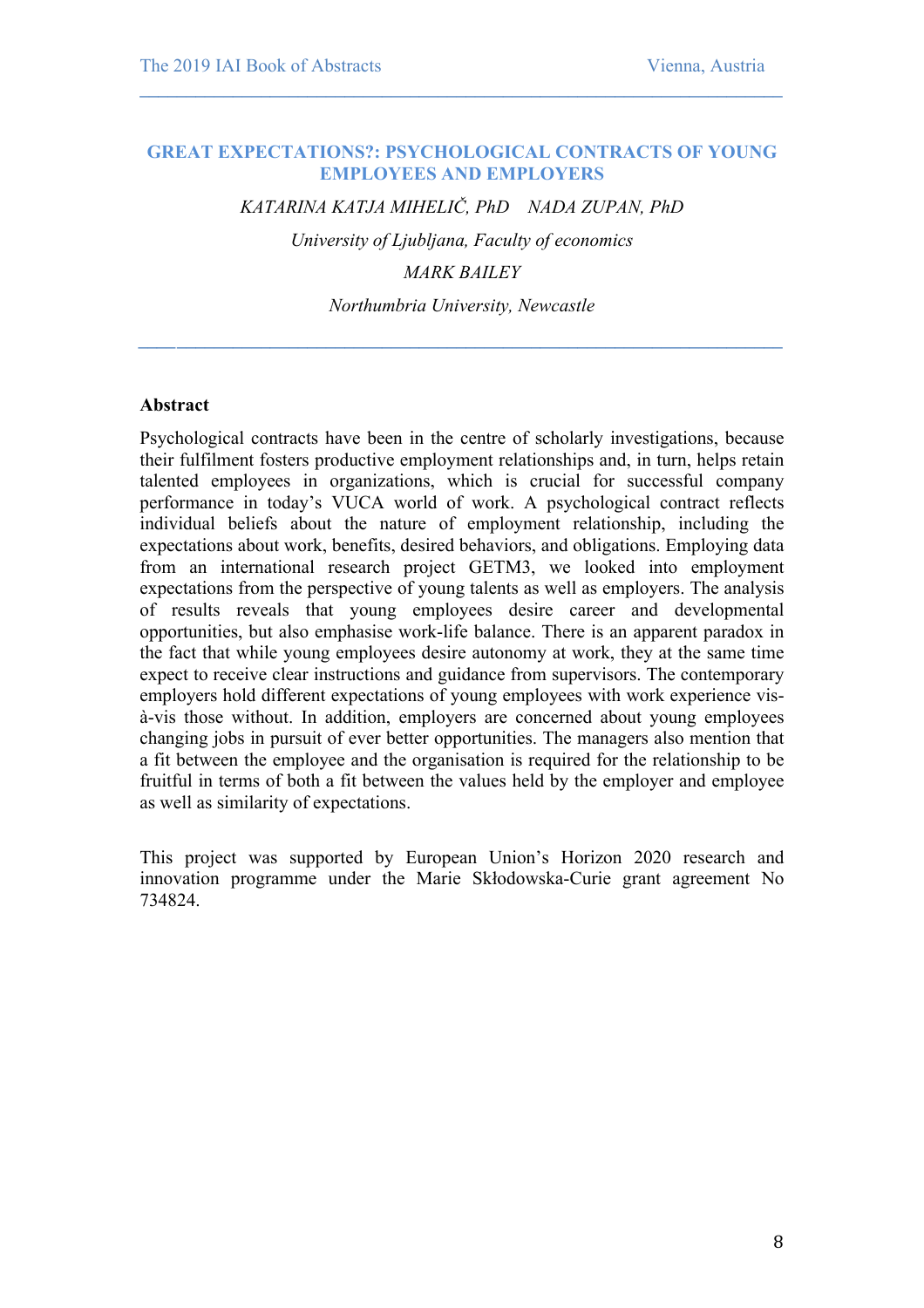# **ANALYSIS OF FINANCIAL INDICATORS HOTELS COMPANIES BY USING THE ANALYTIC HIERARCHY PROCESS AND THE DELPHI METHOD**

 $\mathcal{L} = \{ \mathcal{L} \mathcal{L} \mathcal{L} \mathcal{L} \mathcal{L} \mathcal{L} \mathcal{L} \mathcal{L} \mathcal{L} \mathcal{L} \mathcal{L} \mathcal{L} \mathcal{L} \mathcal{L} \mathcal{L} \mathcal{L} \mathcal{L} \mathcal{L} \mathcal{L} \mathcal{L} \mathcal{L} \mathcal{L} \mathcal{L} \mathcal{L} \mathcal{L} \mathcal{L} \mathcal{L} \mathcal{L} \mathcal{L} \mathcal{L} \mathcal{L} \mathcal{L} \mathcal{L} \mathcal{L} \mathcal{L} \$ 

*Snežana Knežević, Associate Professor University of Belgrade, Faculty of Organizational Sciences, Serbia*

> *Aleksandar Grgur, MSc, Finance Analyst ATOK, Belgrade, Serbia*

*Milan Vujić, PhD High School of Vocational Studies, Aranđelovac, Serbia*

*Aleksandra Mitrović, PhD University of Kragujevac, Faculty of Hotel Management and Tourism Vrnjačka Banja, Serbia*

*\_\_\_\_***\_\_\_\_\_\_\_\_\_\_\_\_\_\_\_\_\_\_\_\_\_\_\_\_\_\_\_\_\_\_\_\_\_\_\_\_\_\_\_\_\_\_\_\_\_\_\_\_\_\_\_\_\_\_\_\_\_\_\_\_\_\_\_\_\_**

#### **Abstract**

Hotel companies provide a diverse set of services to their clients in order to survive in a complex and dynamic environment. For the successful implementation of any strategy adopted by the company, it is necessary to develop a set of performance that depends on the type of service provided by the company. The uncertainty and complexity of the future period conditions the company to determine the significance of certain types of services in order to be able to cope with its competitors. Determining the significance of service types is done using a model that is based on an integrated approach to the Analytic Hierarchical Process and Delphi technique. The paper analyzes the performance of the company based on the applied model for determining the significance of the performance set. The subject of this paper is to explore the application of this methodology in various hotel companies of the same category in order to determine the competitive position.

**Keywords: hotel companies, AHP-Delphi method, performance, analysis, decision making**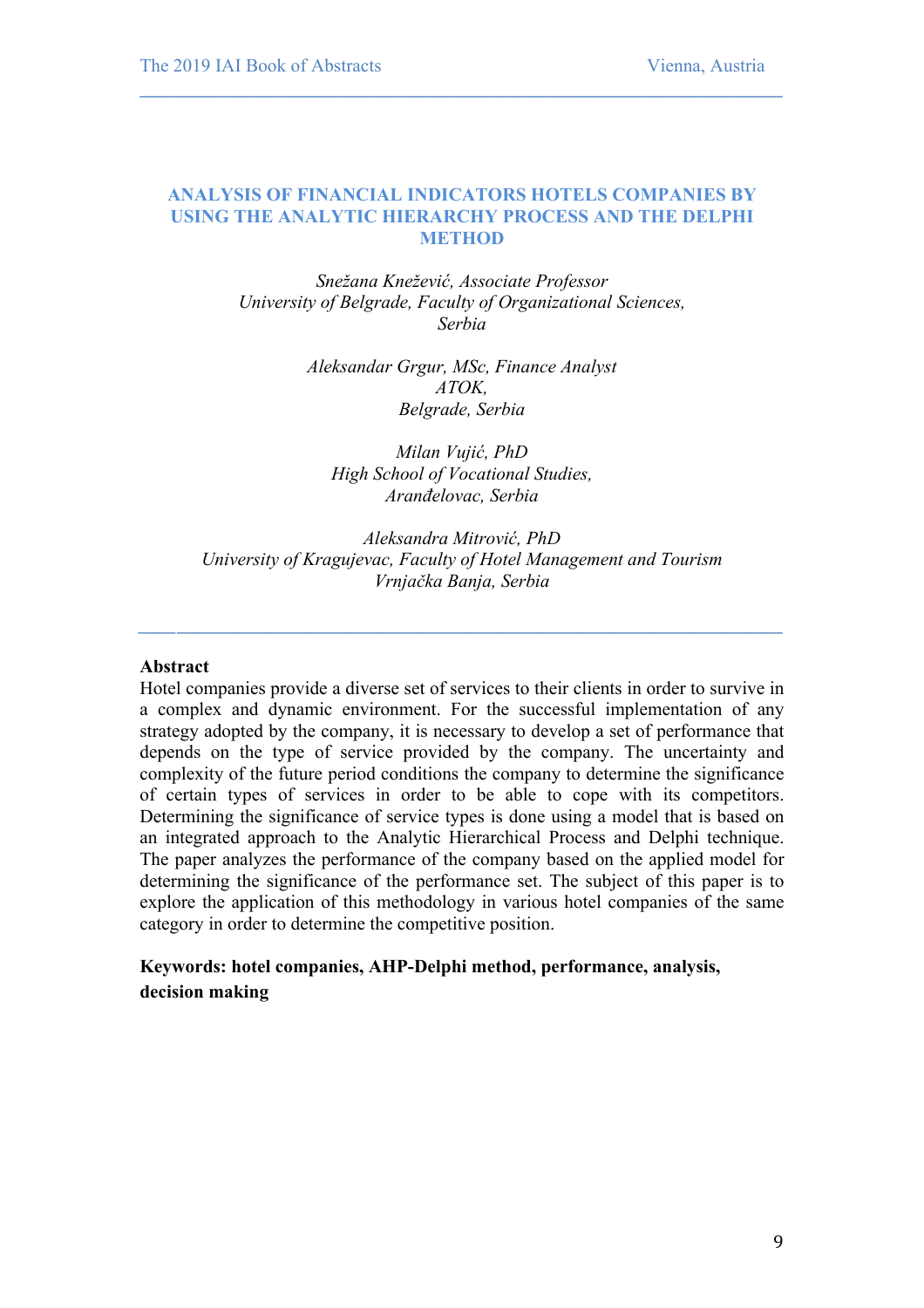#### **IS THERE A CORRELATION BETWEEN INFLATION AND UNEMPLOYMENT THAT HAS REGISTERED THE US ECONOMY 2007- 2017?**

 $\mathcal{L} = \{ \mathcal{L} \mathcal{L} \mathcal{L} \mathcal{L} \mathcal{L} \mathcal{L} \mathcal{L} \mathcal{L} \mathcal{L} \mathcal{L} \mathcal{L} \mathcal{L} \mathcal{L} \mathcal{L} \mathcal{L} \mathcal{L} \mathcal{L} \mathcal{L} \mathcal{L} \mathcal{L} \mathcal{L} \mathcal{L} \mathcal{L} \mathcal{L} \mathcal{L} \mathcal{L} \mathcal{L} \mathcal{L} \mathcal{L} \mathcal{L} \mathcal{L} \mathcal{L} \mathcal{L} \mathcal{L} \mathcal{L} \$ 

*Maifer Remzie Demirbec, PH.D. LaGuardia Community College, CUNY*

#### **Abstract**

The project is an application of quadrilateral equation and its graph in economics, as part of College Algebra syllabus, as well as hybrid courses of Algebra and Statistics.

*\_\_\_\_***\_\_\_\_\_\_\_\_\_\_\_\_\_\_\_\_\_\_\_\_\_\_\_\_\_\_\_\_\_\_\_\_\_\_\_\_\_\_\_\_\_\_\_\_\_\_\_\_\_\_\_\_\_\_\_\_\_\_\_\_\_\_\_\_\_**

The work presented as a handout requires collecting data from Bureau of Labor Statistics, US, and World Bank, and one reading. After analyzing the results of inflation rate and unemployment rate, students will be asked to do prediction on this indicators, using the quadrilateral equation function. According with the point of view of the author of the suggested reading, some structural factors and the relation between them influence the recession.

Students will interpret the Project required scatter plot, using Excel, and analyze the correlation between the above indicators.

As conclusions, students will be asked to give their opinions and suggestions regarding the two variables and their influence on everyday life, based on reading.

### **Materials and Resources**

- Handout
- Reading "Are things finally looking up?" by Alan Greenblatt, April27th, 2015, SAGE journals, CQ Researcher – Economy.
- Bureau of Labor Statistics, US, source Statista 2018
- World Bank, source Statista 2018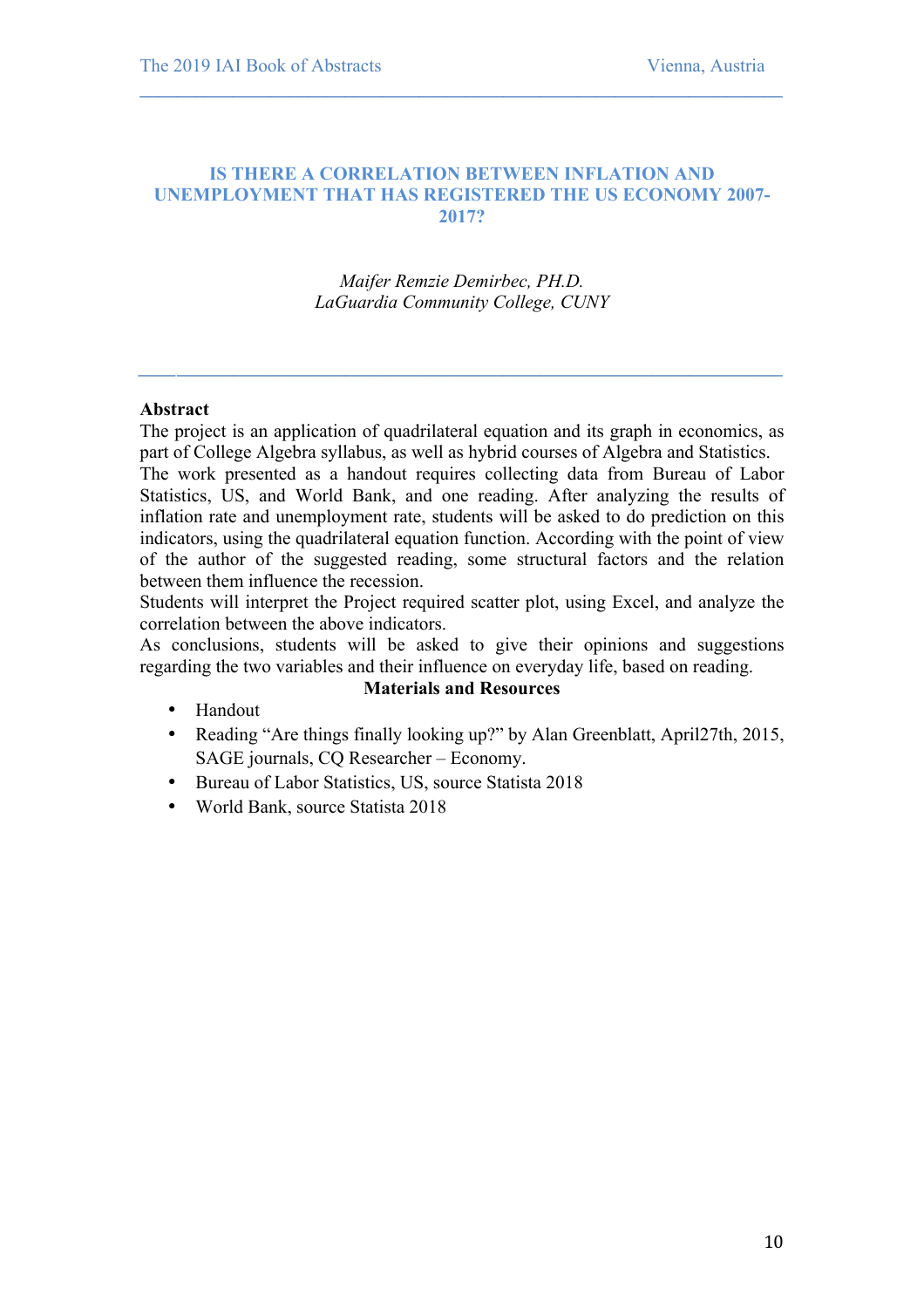# **APPLICATION OF COST-VOLUME-PROFIT (CVP) ANALYSIS FOR BUSINESS DECISION MAKING BASED ON REAL CASE**

 $\mathcal{L} = \{ \mathcal{L} \mathcal{L} \mathcal{L} \mathcal{L} \mathcal{L} \mathcal{L} \mathcal{L} \mathcal{L} \mathcal{L} \mathcal{L} \mathcal{L} \mathcal{L} \mathcal{L} \mathcal{L} \mathcal{L} \mathcal{L} \mathcal{L} \mathcal{L} \mathcal{L} \mathcal{L} \mathcal{L} \mathcal{L} \mathcal{L} \mathcal{L} \mathcal{L} \mathcal{L} \mathcal{L} \mathcal{L} \mathcal{L} \mathcal{L} \mathcal{L} \mathcal{L} \mathcal{L} \mathcal{L} \mathcal{L} \$ 

*Vasilev Dragan, MSc Service for Combating Organized Crime, SPBOK Belgrade,Serbia*

*Zdravka Petković, PhD, Professor Belgrade Business School, Higher Education institution for applied studies Belgrade,Serbia*

*Danijela Anđelković Ph.D., Assistant Professor, University Union, "Nikola Tesla", Faculty of Entrepreneurial Business, Belgrade, Serbia*

*Jana Cvijić Rodić, PhD, Professor Belgrade Business School, Higher Education Institution for Applied Studies Belgrade,Serbia*

*\_\_\_\_***\_\_\_\_\_\_\_\_\_\_\_\_\_\_\_\_\_\_\_\_\_\_\_\_\_\_\_\_\_\_\_\_\_\_\_\_\_\_\_\_\_\_\_\_\_\_\_\_\_\_\_\_\_\_\_\_\_\_\_\_\_\_\_\_\_**

#### **Abstract**

Cost–volume–profit (CVP) analysis is among the more popular methods for predicting profitability (goods/services) in the service of effective financial decision making. In reality, companies do business in complex environments, the CVP model reduces that complexity by focusing only on relevant relations. CVP analysis is useful for calculating the units that need to be sold to break even, as well as achieving target operating income or target operating net income, so it is gladly used in managerial circles for business decision making. The subject of this paper is the use of CVP analyses on the example of a real-life company in short-term decision making. The goal of the research given in this paper is aimed at the usage of the contribution method in financial decision making and the theoretical concept of likelihood on CVP analysis.

**Keywords**: retail companies, CVP analysis, probability, decision making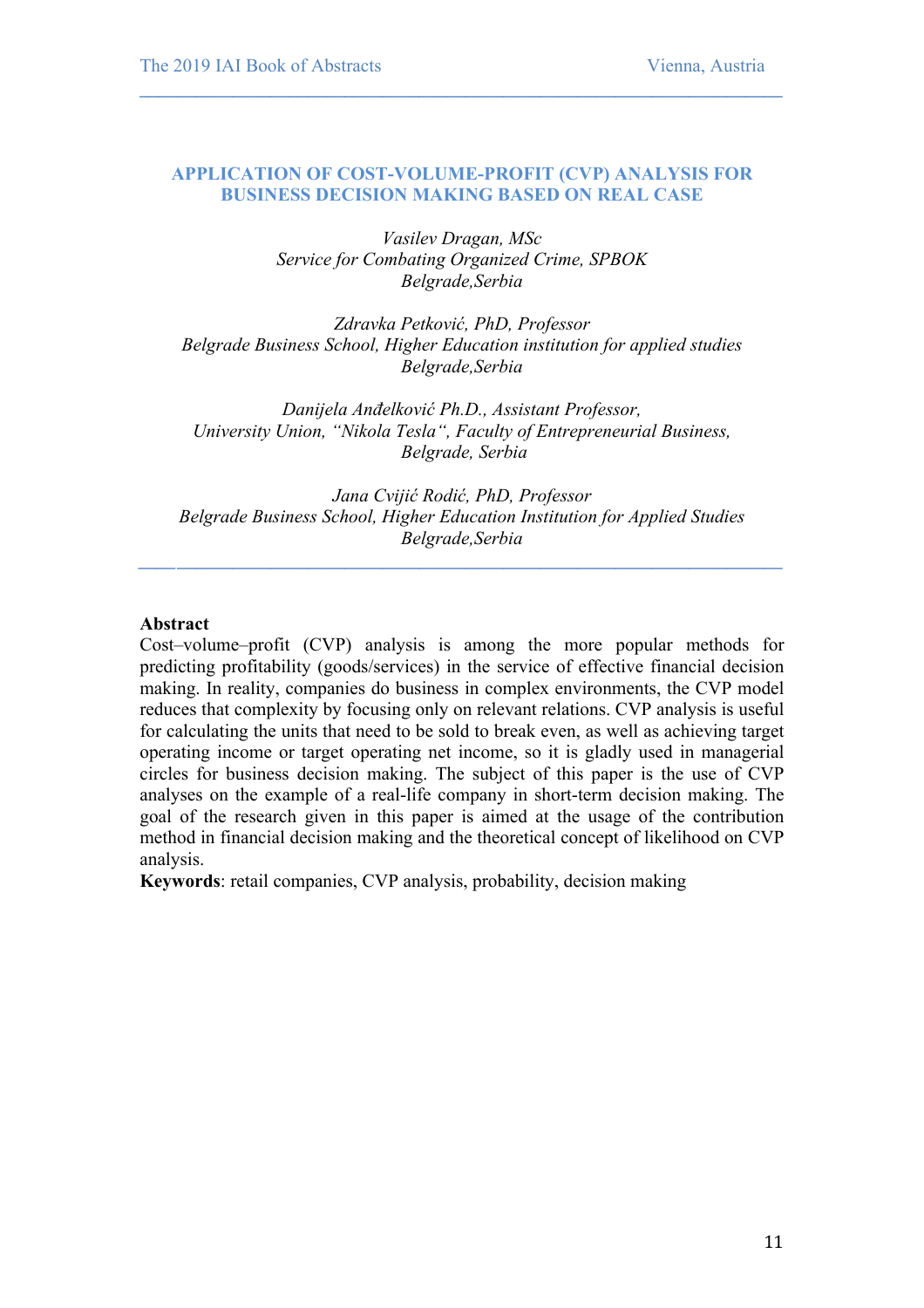#### **PRECONDITIONS FOR AUTOMATIC EXCHANGE OF FINANCIAL ACCOUNT INFORMATION FOR TAX PURPOSES IN THE EUROPEAN UNION**

 $\mathcal{L} = \{ \mathcal{L} \mathcal{L} \mathcal{L} \mathcal{L} \mathcal{L} \mathcal{L} \mathcal{L} \mathcal{L} \mathcal{L} \mathcal{L} \mathcal{L} \mathcal{L} \mathcal{L} \mathcal{L} \mathcal{L} \mathcal{L} \mathcal{L} \mathcal{L} \mathcal{L} \mathcal{L} \mathcal{L} \mathcal{L} \mathcal{L} \mathcal{L} \mathcal{L} \mathcal{L} \mathcal{L} \mathcal{L} \mathcal{L} \mathcal{L} \mathcal{L} \mathcal{L} \mathcal{L} \mathcal{L} \mathcal{L} \$ 

*Emilia Marincheva Department of European Studies, Faculty of Philosophy, Sofia University "St. Kliment Ohridski"*

*\_\_\_\_***\_\_\_\_\_\_\_\_\_\_\_\_\_\_\_\_\_\_\_\_\_\_\_\_\_\_\_\_\_\_\_\_\_\_\_\_\_\_\_\_\_\_\_\_\_\_\_\_\_\_\_\_\_\_\_\_\_\_\_\_\_\_\_\_\_**

*Abstract:* Automatic exchange of financial account information for tax purposes is designed as one of the measures for financial transparency to cope with current challenges that have been in the spotlight of public debates in the European Union such as tax evasion, corruption, money laundering. EU member counties exchange financial account data including information constituting bank secrecy in the field of taxation regarding residents in other participating states. This information is communicated without request, at established regular intervals, as a form of control and prevention of the increasing cross-border cases of tax fraud. The paper will review the preconditions for automatic exchange of financial account information in the European Union in the context of adoption of Foreign Account Tax Compliance Act of the United States and the Multilateral Competent Authority Agreement on Automatic Exchange of Financial Account Information of the Organisation for Economic Cooperation and Development. The significance of the topic is determined by the fact that the regular communication of financial account information for tax purposes by automatic means has become a regulatory framework in the European Union and in the contemporary world. The research will cast light on the preconditions for automatic exchange of financial account information in the EU and will highlight its impact as a game changer in the field of taxation.

**Key words:** automatic exchange, financial account information, taxation, financial transparency, European Union.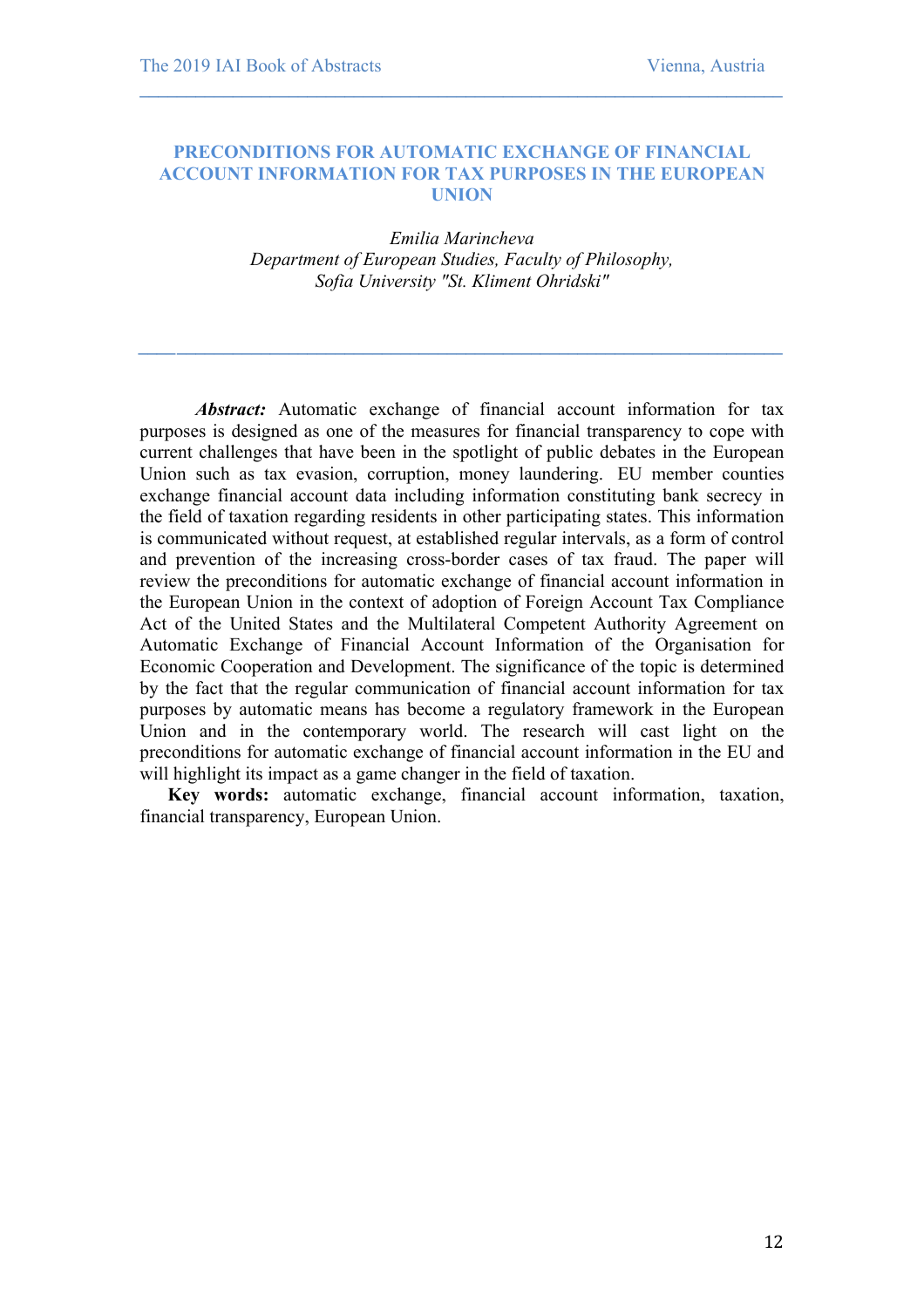# **CHARACTERISTICS AND ORIGINS OF MODERN AND ENDURING JAPANESE MANAGERIAL PRACTICE**

 $\mathcal{L} = \{ \mathcal{L} \mathcal{L} \mathcal{L} \mathcal{L} \mathcal{L} \mathcal{L} \mathcal{L} \mathcal{L} \mathcal{L} \mathcal{L} \mathcal{L} \mathcal{L} \mathcal{L} \mathcal{L} \mathcal{L} \mathcal{L} \mathcal{L} \mathcal{L} \mathcal{L} \mathcal{L} \mathcal{L} \mathcal{L} \mathcal{L} \mathcal{L} \mathcal{L} \mathcal{L} \mathcal{L} \mathcal{L} \mathcal{L} \mathcal{L} \mathcal{L} \mathcal{L} \mathcal{L} \mathcal{L} \mathcal{L} \$ 

*Arthur Pantelides, PhD Professor of Business Strategy The American University in Bulgaria Blagoevgrad, Bulgaria*

*\_\_\_\_***\_\_\_\_\_\_\_\_\_\_\_\_\_\_\_\_\_\_\_\_\_\_\_\_\_\_\_\_\_\_\_\_\_\_\_\_\_\_\_\_\_\_\_\_\_\_\_\_\_\_\_\_\_\_\_\_\_\_\_\_\_\_\_\_\_**

#### **Abstract**

Japan was transformed after World War II into an industrial powerhouse. The combination of strategic support from the West after the war, together with a unique set of cultural factors which manifest themselves in everyday life and, as a result, into the corporate management culture seen in many traditional organizations, left many in the West in awe at what Japanese companies could accomplish in such a relatively short period of time. New management concepts such as Theory Z emerged as something to consider not only in corporate America, but global corporate management culture within the context of globalization as it emerged in the 80s and 90s. Unfortunately the same factors that enabled Japan to become so strong also became impediments to Japanese organizations as globalization developed in full force and its affects began to be felt. The concept of lifetime employment for example clashed with emerging ideas such as micro-entrepreneurship, sidepreneurship, intrepreneurs, global outsourcing, and the idea of employees as essentially independent contractors. Japan as a country addressed these new trends and made efforts towards conforming to the new realities; however Japan Inc., those venerated traditionally-conservative organizations which endured for so many years did little to change these managerial practices, deep-rooted in the culture and psyche of the Japanese people themselves for hundreds if not a thousand years or more.

**Key words:** Japanese management, groupism, Theory Z, lifetime employment, seniority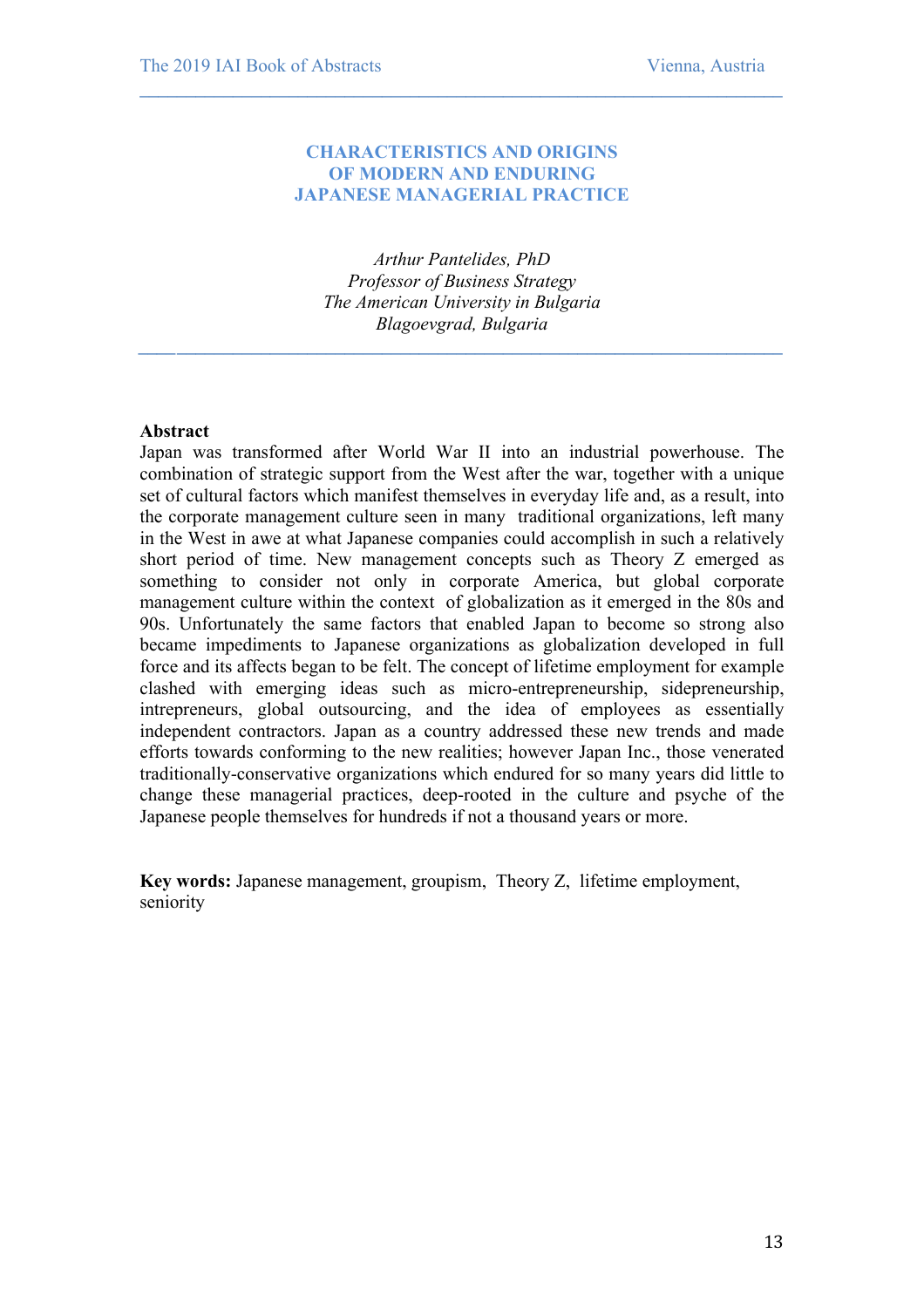# **TRIAD-ROLE: PUBLIC, POLICY CULTURAL AND CONSUMER-DYNAMICS OF THE CREATIVE PROCESS**

 $\mathcal{L} = \{ \mathcal{L} \mathcal{L} \mathcal{L} \mathcal{L} \mathcal{L} \mathcal{L} \mathcal{L} \mathcal{L} \mathcal{L} \mathcal{L} \mathcal{L} \mathcal{L} \mathcal{L} \mathcal{L} \mathcal{L} \mathcal{L} \mathcal{L} \mathcal{L} \mathcal{L} \mathcal{L} \mathcal{L} \mathcal{L} \mathcal{L} \mathcal{L} \mathcal{L} \mathcal{L} \mathcal{L} \mathcal{L} \mathcal{L} \mathcal{L} \mathcal{L} \mathcal{L} \mathcal{L} \mathcal{L} \mathcal{L} \$ 

*Andreescu Diana, PhD., Faculty of Arts and Design, West University Timișoara*

*\_\_\_\_***\_\_\_\_\_\_\_\_\_\_\_\_\_\_\_\_\_\_\_\_\_\_\_\_\_\_\_\_\_\_\_\_\_\_\_\_\_\_\_\_\_\_\_\_\_\_\_\_\_\_\_\_\_\_\_\_\_\_\_\_\_\_\_\_\_**

#### **Abstract**

What are the main categories of people who consume or support art programs? Is the sponsor or consumer public?

Is the artistic product designed according to the demand of art consumers? What is the dynamics of supply and demand for arts goods and services?

Art must be designed to be consumed. There is great potential and there are many talented artists who are confronted with the problem of small diverse audiences. In any creative industry in Romania, there is a problem of having a non-educated audience. It is important to identify gaps in a market, as they will turn into opportunities. Public awareness is a very important first step in developing appropriate strategies and achieving the mission proposed by the organizers. An important issue is the promotion of cultural events, especially their announcement in as many media as possible. Indeed, in many cases there is a causal relationship between the financial possibilities of the Romanians and the access to the culture of quality. It is equally true that new forms of culture and the progress of new channels of communication in the virtual environment can be invoked as unequal competitors for classical forms of culture, especially since their access is free, even if real content is often superficial. In today's society, the media play a crucial role in social life, becoming, over time, an increasing and indispensable power, with a strong influence on the segments of society. Their active presence can be felt at the financial-banking level, industrial developments in the evolution of technology, in politics, but also in everyday life. The development of a strategy implies the qualitative and quantitative research of the different cultural and creative segments in Timisoara to see the current state of each identified area, namely its potential for change and growth opportunities in the coming years.

**Key words:** *creative sector, cultural education, policy makers, culture, Community Cultural Workers, Media Specialists,*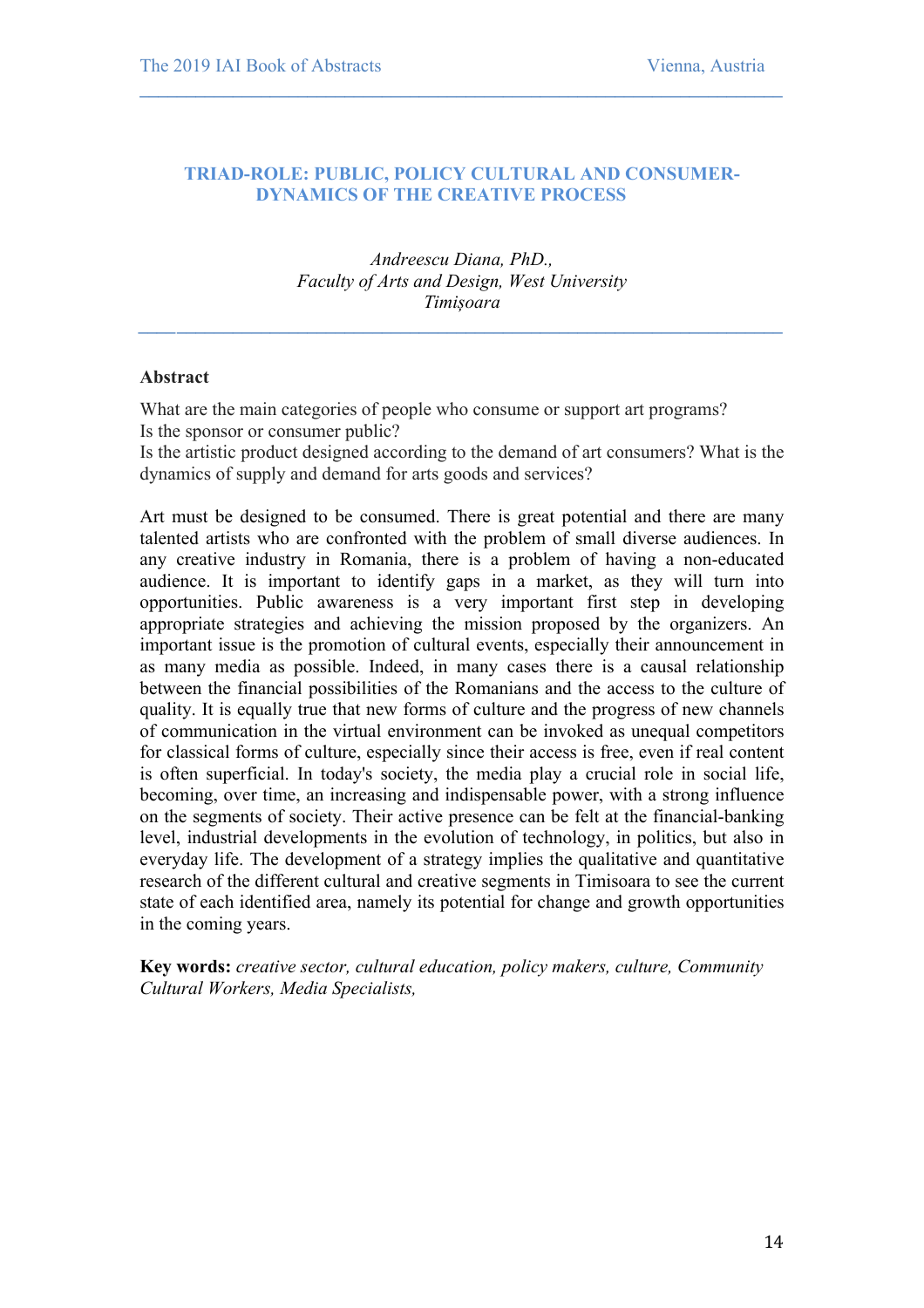#### **APPLICATION OF LINEAR PROGRAMMING MODEL IN ROE MANAGEMENT IN HOTELS**

 $\mathcal{L} = \{ \mathcal{L} \mathcal{L} \mathcal{L} \mathcal{L} \mathcal{L} \mathcal{L} \mathcal{L} \mathcal{L} \mathcal{L} \mathcal{L} \mathcal{L} \mathcal{L} \mathcal{L} \mathcal{L} \mathcal{L} \mathcal{L} \mathcal{L} \mathcal{L} \mathcal{L} \mathcal{L} \mathcal{L} \mathcal{L} \mathcal{L} \mathcal{L} \mathcal{L} \mathcal{L} \mathcal{L} \mathcal{L} \mathcal{L} \mathcal{L} \mathcal{L} \mathcal{L} \mathcal{L} \mathcal{L} \mathcal{L} \$ 

*Aleksandar Grgur, MSc, Finance Analyst ATOK, Belgrade, Serbia*

*Milan Vujić, PhD High School of Vocational Studies, Aranđelovac, Serbia*

> *Simonović Marko,CFO, Apejron Company, Belgrade,Serbia*

*Miladinović Vesna,PhD Belgrade Business School, Higher Education institution for applied studies Belgrade,Serbia*

*\_\_\_\_***\_\_\_\_\_\_\_\_\_\_\_\_\_\_\_\_\_\_\_\_\_\_\_\_\_\_\_\_\_\_\_\_\_\_\_\_\_\_\_\_\_\_\_\_\_\_\_\_\_\_\_\_\_\_\_\_\_\_\_\_\_\_\_\_\_**

#### **Abstract**

Today's companies are facing the problem of the optimal size of the source of funds to be used in the business. The consequences of globalization and a dynamic environment in hotel companies condition hotel companies to use effective analytical tools to support decision-making in choosing the size of the source of funds.Management of hotel companies aims to maximize shareholder returns. Return on equity is calculated by dividing the total net gain from invested funds by shareholders.In hotel companies, the problem of the paper will be related to the application of linear programming, which implies the definition of maximization of return on equity under the defined limits.The subject of the paper is the application of linear programming in order to determine the maximum size of return on equity under predefined limits. The aim of the paper is to improve the process of financial performance analysis that is used to apply the best mix of the source of funds.

**Keywords:** hotel, ROE, management, linear programming, decision making.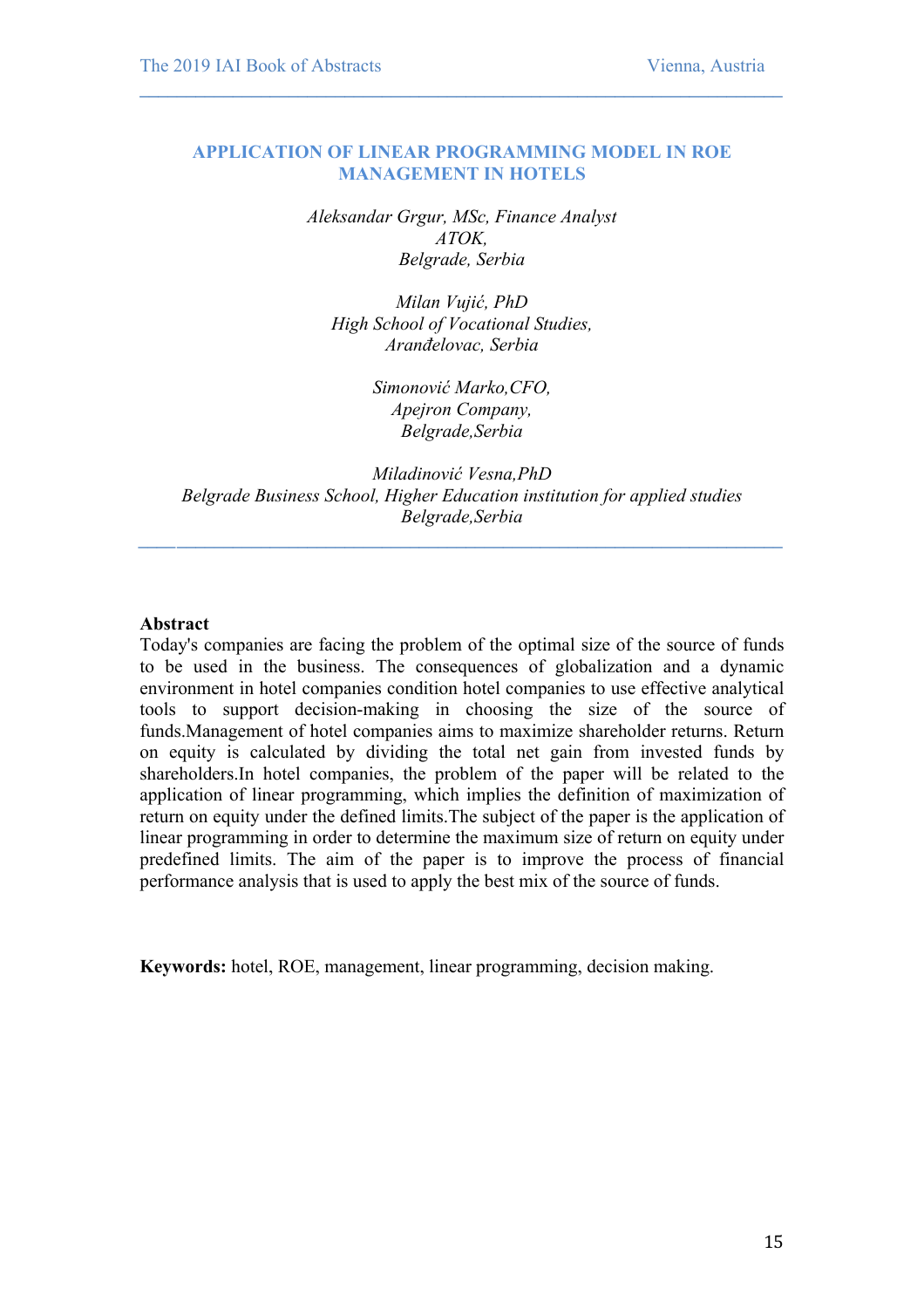#### **BRIEF CONSIDERATIONS REGARDING THE TECHNICAL SPECIFICATIONS IN THE TENDER DOCUMENTS**

*\_\_\_\_***\_\_\_\_\_\_\_\_\_\_\_\_\_\_\_\_\_\_\_\_\_\_\_\_\_\_\_\_\_\_\_\_\_\_\_\_\_\_\_\_\_\_\_\_\_\_\_\_\_\_\_\_\_\_\_\_\_\_\_\_\_\_\_\_\_**

 $\mathcal{L} = \{ \mathcal{L} \mathcal{L} \mathcal{L} \mathcal{L} \mathcal{L} \mathcal{L} \mathcal{L} \mathcal{L} \mathcal{L} \mathcal{L} \mathcal{L} \mathcal{L} \mathcal{L} \mathcal{L} \mathcal{L} \mathcal{L} \mathcal{L} \mathcal{L} \mathcal{L} \mathcal{L} \mathcal{L} \mathcal{L} \mathcal{L} \mathcal{L} \mathcal{L} \mathcal{L} \mathcal{L} \mathcal{L} \mathcal{L} \mathcal{L} \mathcal{L} \mathcal{L} \mathcal{L} \mathcal{L} \mathcal{L} \$ 

*Adelina VRancianu , Ph.D. Candidate, University of Bucharest*

# **Abstract**

The paper deals with the subject of the technical specifications in the tender documents. According to European directives, technical specifications are requirements, prescriptions, technical features that allow each product, service or work to be objectively described in a manner that meets the contracting authority's needs.

At the moment of initiating a public procurement procedure, the contracting authority has the obligation to develop the awarding documentation containing all the information necessary to ensure that the economic operators have complete, correct and precise information regarding the technical requirements of the object of the procurement contract.

At the same time, the technical specifications must allow all economic operators equal access to the award procedure and must not have the effect of introducing unjustified obstacles to effective competition between economic operators.

By reference to these general prescriptions, the authorities with powers of control in the field of European funds and the courts have analyzed and sanctioned the contracting authorities for the deviations and irregularities identified in the procedures for awarding the public procurement contracts.

In this respect, the work aims to highlight the deficiencies encountered in practice in order to avoid and prevent the identified issues. Inter alia, the paper develops elements concerning how technical specifications are formulated, discriminatory or non-discriminatory nature of technical specifications, trademark references, the possibility of branding or other elements regarding the specifications.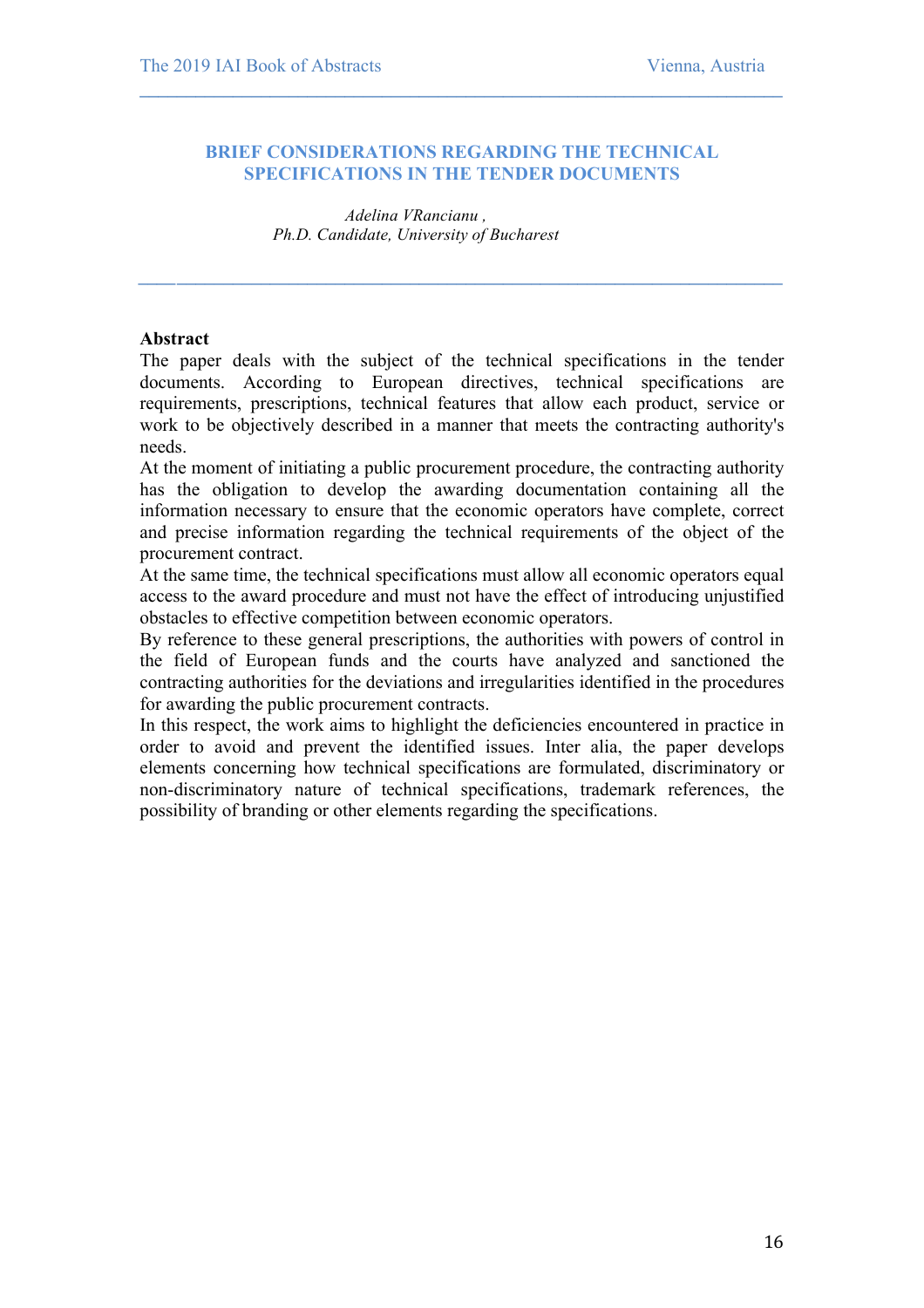# **THE INFLUENCE OF PSYCHOLOGICAL FACTORS ON FINANCIAL DECISION-MAKING**

 $\mathcal{L} = \{ \mathcal{L} \mathcal{L} \mathcal{L} \mathcal{L} \mathcal{L} \mathcal{L} \mathcal{L} \mathcal{L} \mathcal{L} \mathcal{L} \mathcal{L} \mathcal{L} \mathcal{L} \mathcal{L} \mathcal{L} \mathcal{L} \mathcal{L} \mathcal{L} \mathcal{L} \mathcal{L} \mathcal{L} \mathcal{L} \mathcal{L} \mathcal{L} \mathcal{L} \mathcal{L} \mathcal{L} \mathcal{L} \mathcal{L} \mathcal{L} \mathcal{L} \mathcal{L} \mathcal{L} \mathcal{L} \mathcal{L} \$ 

Stefan Kragulj, MSc, *Human Resources Manager* ATOK, Belgrade, Serbia

Jana Cvijić Rodić, PhD, Professor Belgrade Business School, Higher Education Institution for Applied Studies Belgrade, Serbia

Zdravka Petković, PhD Professor Belgrade Business School, Higher Education Institution for Applied Studies Belgrade, Serbia

> Margareta Mitić, B.A. Economics, Sales Manager VIP mobile Belgrade, Serbia

*\_\_\_\_***\_\_\_\_\_\_\_\_\_\_\_\_\_\_\_\_\_\_\_\_\_\_\_\_\_\_\_\_\_\_\_\_\_\_\_\_\_\_\_\_\_\_\_\_\_\_\_\_\_\_\_\_\_\_\_\_\_\_\_\_\_\_\_\_\_**

#### **Abstract**

The subject of this paper is to show the role of psychology in enriching finances. Having in mind that behavioral finances have a pragmatic role of analyzing decision making, that means that, this subject is very close to the real world, so we should pay special academic attention to this field. The goal of the research is to show the importance of psychology in finances in three aspects: cognitive, emotional and social. In our research, we have used the desk research method.

**Keywords:** psychology, finance, influence, factors, decision-making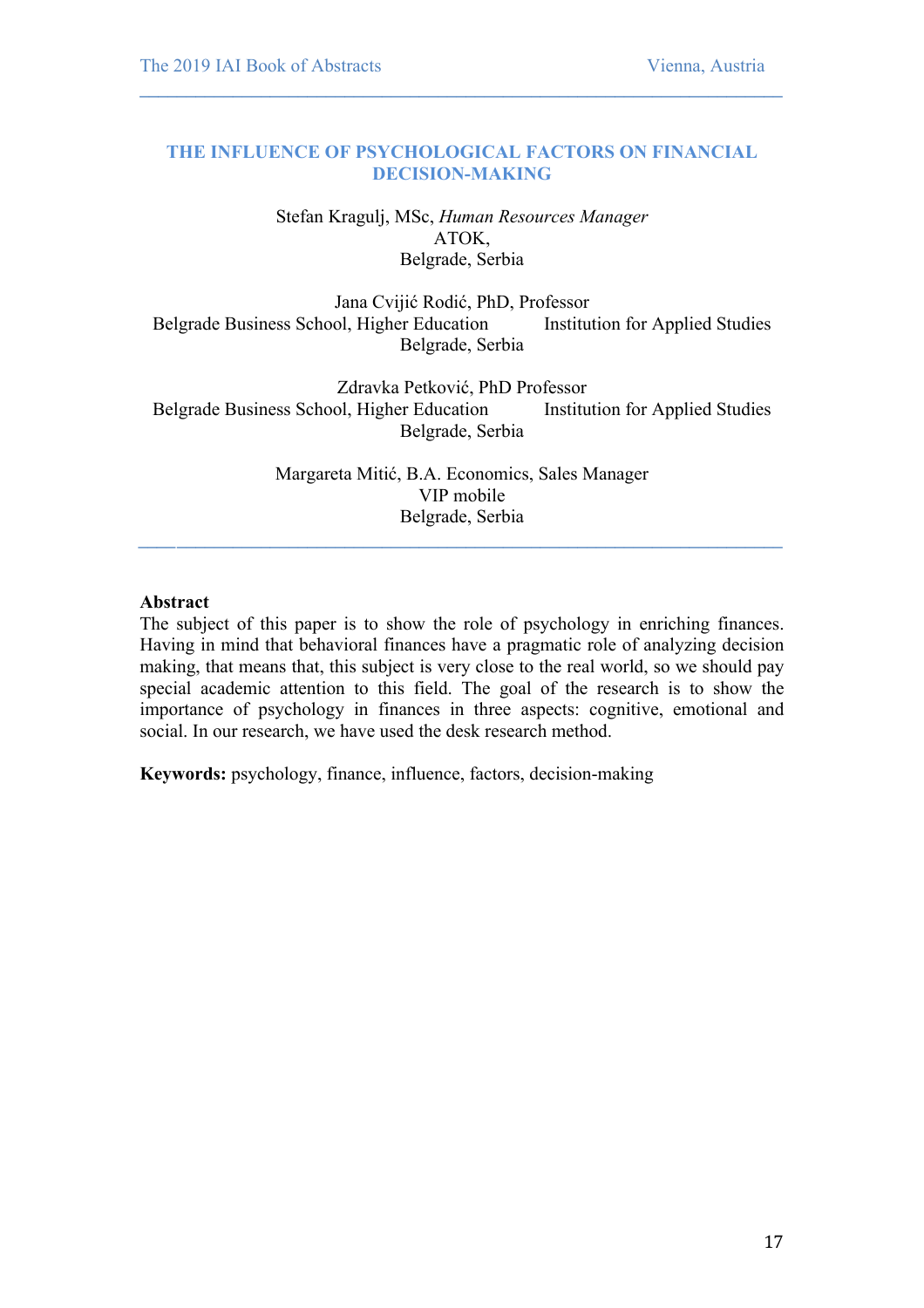# **ARTICLE NAME: NATURAL SKIN CARE COSMETICS: SOPHISTICATED MARKETING MOVE OR SOCIAL AND ENVIRONMENTAL NECESSITY?**

 $\mathcal{L} = \{ \mathcal{L} \mathcal{L} \mathcal{L} \mathcal{L} \mathcal{L} \mathcal{L} \mathcal{L} \mathcal{L} \mathcal{L} \mathcal{L} \mathcal{L} \mathcal{L} \mathcal{L} \mathcal{L} \mathcal{L} \mathcal{L} \mathcal{L} \mathcal{L} \mathcal{L} \mathcal{L} \mathcal{L} \mathcal{L} \mathcal{L} \mathcal{L} \mathcal{L} \mathcal{L} \mathcal{L} \mathcal{L} \mathcal{L} \mathcal{L} \mathcal{L} \mathcal{L} \mathcal{L} \mathcal{L} \mathcal{L} \$ 

#### *Dorota Anderlova, Mendel´s University in Brno*

*\_\_\_\_***\_\_\_\_\_\_\_\_\_\_\_\_\_\_\_\_\_\_\_\_\_\_\_\_\_\_\_\_\_\_\_\_\_\_\_\_\_\_\_\_\_\_\_\_\_\_\_\_\_\_\_\_\_\_\_\_\_\_\_\_\_\_\_\_\_**

#### **Abstract:**

Natural skin care cosmetics is gaining popularity and importance worldwide, as this category is significantly growing every year. The purpose of this study aims at examining attitudes and behavior of Czech women in regards to buying, using and their overall attitude to natural skin care products. Method of targeted questionnaire was applied as a base to gain relevant quantitative data. Data was collected through a designed questionnaire of 782 women of cosmetics users on the Czech market. Data were evaluated by means of descriptive statistics, dependencies were expressed by contingency and final customer segmentation was managed by cluster analysis. The results clearly show significant importance of natural skin care products to certain women consumers segments in terms of product quality, effects on skin and also social environmental consciousness. The findings of this research provided valuable insights and learnings to producers and marketers to understand consumer attitudes, behavior and social trends in the natural skin care cosmetics market in order to develop products, marketing and business strategies tailor-made to actual consumer needs and desires in cosmetics industry.

**Key words:** consumer behavior, skin care products, natural cosmetics, influencing factors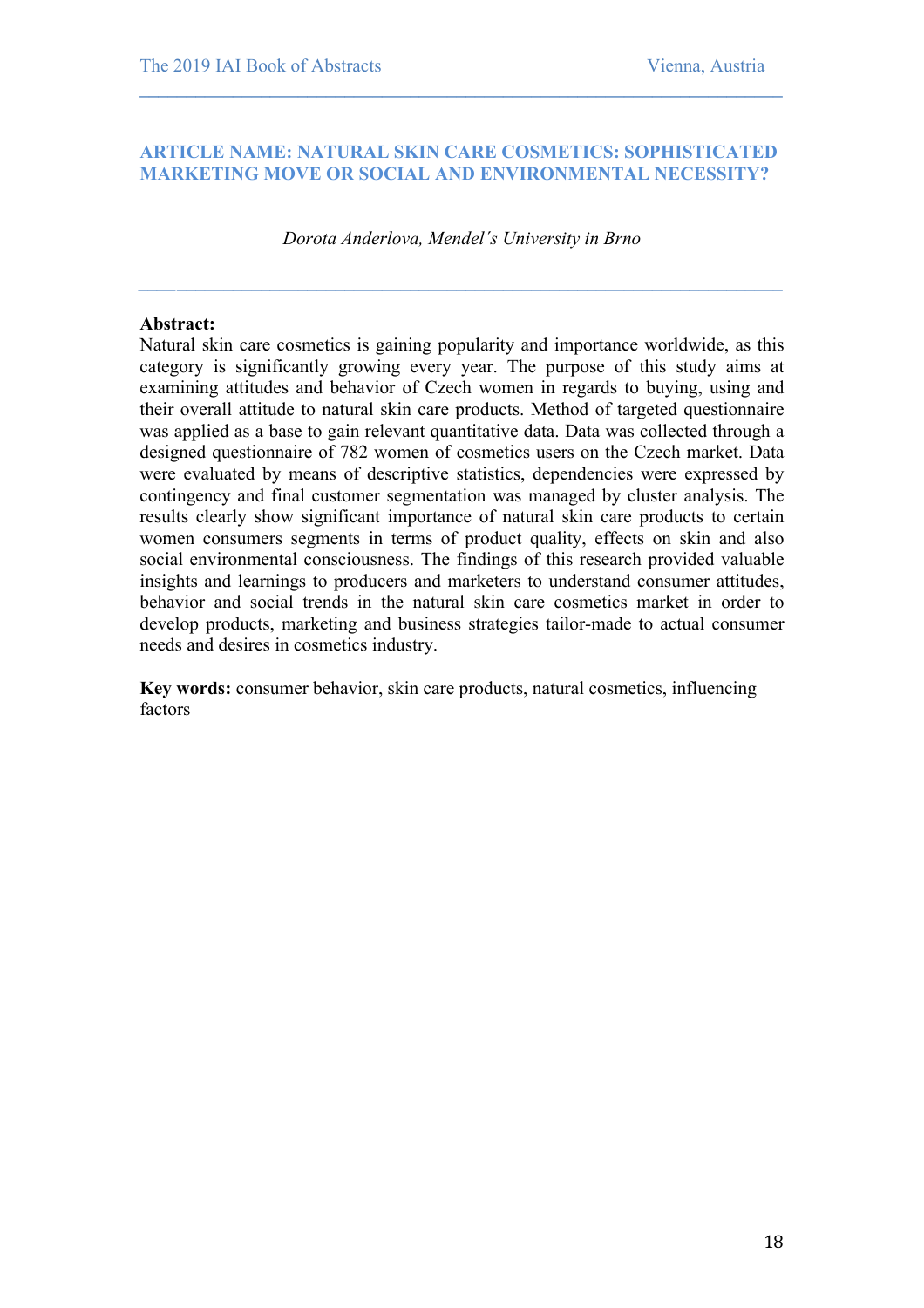#### **THE DISCIPLINE OF INNOVATION AND ITS ENTREPRENEURSHIP PRACTICE TODAY**

 $\mathcal{L} = \{ \mathcal{L} \mathcal{L} \mathcal{L} \mathcal{L} \mathcal{L} \mathcal{L} \mathcal{L} \mathcal{L} \mathcal{L} \mathcal{L} \mathcal{L} \mathcal{L} \mathcal{L} \mathcal{L} \mathcal{L} \mathcal{L} \mathcal{L} \mathcal{L} \mathcal{L} \mathcal{L} \mathcal{L} \mathcal{L} \mathcal{L} \mathcal{L} \mathcal{L} \mathcal{L} \mathcal{L} \mathcal{L} \mathcal{L} \mathcal{L} \mathcal{L} \mathcal{L} \mathcal{L} \mathcal{L} \mathcal{L} \$ 

*Leona Aslanova*

*PhD candidate St. Kliment Ohridski University, Business Administration profile, Faculty of Economics*

*\_\_\_\_***\_\_\_\_\_\_\_\_\_\_\_\_\_\_\_\_\_\_\_\_\_\_\_\_\_\_\_\_\_\_\_\_\_\_\_\_\_\_\_\_\_\_\_\_\_\_\_\_\_\_\_\_\_\_\_\_\_\_\_\_\_\_\_\_\_**

#### **Abstract**

From the time of Josef Schumpeter to the present day the understanding of the terms innovation and entrepreneurship has changed so much that this study is trying to explore the limits of their understanding.

The study takes into account a number of leading researchers, representatives of major innovation schools, namely Harvard, Oxford, Stanford and INSEAD. (Key authors: Joseph Shumpeter, Peter Drucker, Clayton Cristensen, Peter Zemsky, Paul Geroski, David Kelley, Tim Brown, etc.)

By examining the ways in which concepts of innovation and entrepreneurship are interpreted by different researchers and perceived in the post-modern age.

What does innovation mean today? What does entrepreneurship mean today? If we remove "new", "change", "creativity", what remains of innovation is hollow or significant? The systematic nature of the term that underpins understanding of innovation, such as system building, and always has a political implication, remains to be analyzed.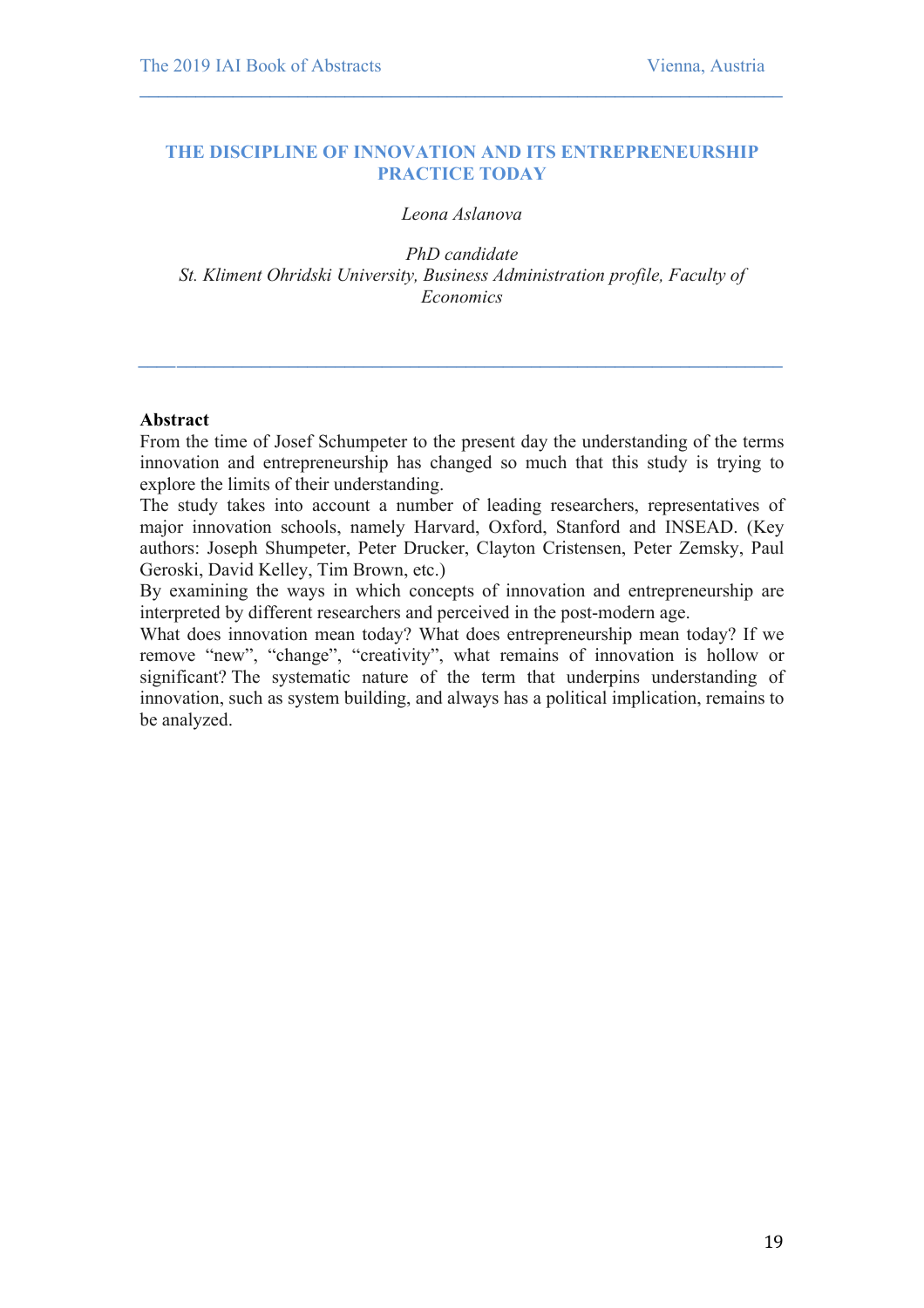# **APPLICATION OF REGRESSION MODELS IN THE AIM OF FINANCIAL PERFORMANCES FORECASTING FOR BUSINESS DECISION MAKING**

 $\mathcal{L} = \{ \mathcal{L} \mathcal{L} \mathcal{L} \mathcal{L} \mathcal{L} \mathcal{L} \mathcal{L} \mathcal{L} \mathcal{L} \mathcal{L} \mathcal{L} \mathcal{L} \mathcal{L} \mathcal{L} \mathcal{L} \mathcal{L} \mathcal{L} \mathcal{L} \mathcal{L} \mathcal{L} \mathcal{L} \mathcal{L} \mathcal{L} \mathcal{L} \mathcal{L} \mathcal{L} \mathcal{L} \mathcal{L} \mathcal{L} \mathcal{L} \mathcal{L} \mathcal{L} \mathcal{L} \mathcal{L} \mathcal{L} \$ 

*Dragan Cvetković, PhD Police Directorate for the City of Belgrade, Criminal Police Directorate Belgrade, Serbia*

*Zvezdan Đurić, PhD, Professor Belgrade Business School, Higher Education institution for applied studies Belgrade, Serbia*

*Olivera Đurić, PhD, Professor Belgrade Business School, Higher Education institution for applied studies Belgrade,Serbia*

> *Bosiljka Srebro, PhD student, University in Belgrade, Faculty of organizational sciences Belgrade, Serbia*

#### **Abstract**

The ability to generate profit, reflects the success of a company, in relation to that if the company is not able to generate enough profit it will have serious problems with sustainability. Profitability is the most commonly used measure of a successful business venture. The company is expected to be profitable over a long period of time. Dynamic and competitive business environment forces the company to make correct and well-timed decisions so that it can remain profitable. Good timing of business decisions requires that the company estimates its balance positions in relation to their business strategy. The subject of this paper is the usage of the regression model and the concept of "Pro-forma" with the goal of translating future financial tells, that the company should use as a part of their planned activities and controlling in hotels. The purpose of this paper is the improvement of methods for estimating profitability with the aim of fulfilling previously determined goals.

*\_\_\_\_***\_\_\_\_\_\_\_\_\_\_\_\_\_\_\_\_\_\_\_\_\_\_\_\_\_\_\_\_\_\_\_\_\_\_\_\_\_\_\_\_\_\_\_\_\_\_\_\_\_\_\_\_\_\_\_\_\_\_\_\_\_\_\_\_\_**

**Key words**: hotel companies, financial performances, predicton, regression model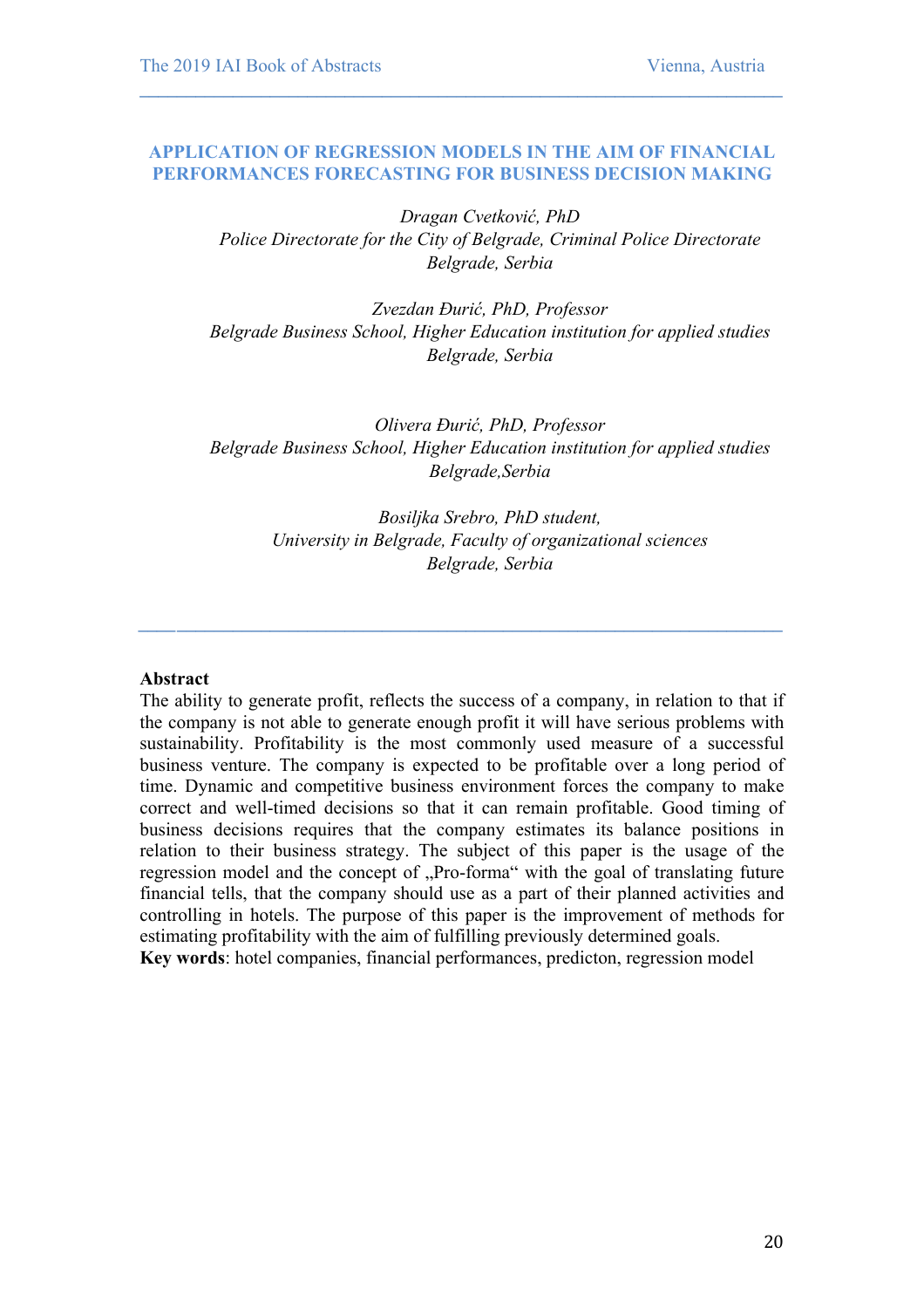#### **"CORPORATE GOVERNANCE, OECD PRINCIPLES AND CHALLENGES IN THEIR IMPLEMENTATION IN TWO LARGEST PUBLICLY OWNED COMPANIES IN KOSOVO"**

 $\mathcal{L} = \{ \mathcal{L} \mathcal{L} \mathcal{L} \mathcal{L} \mathcal{L} \mathcal{L} \mathcal{L} \mathcal{L} \mathcal{L} \mathcal{L} \mathcal{L} \mathcal{L} \mathcal{L} \mathcal{L} \mathcal{L} \mathcal{L} \mathcal{L} \mathcal{L} \mathcal{L} \mathcal{L} \mathcal{L} \mathcal{L} \mathcal{L} \mathcal{L} \mathcal{L} \mathcal{L} \mathcal{L} \mathcal{L} \mathcal{L} \mathcal{L} \mathcal{L} \mathcal{L} \mathcal{L} \mathcal{L} \mathcal{L} \$ 

*Saxhide Mustafa, PhD Student Economic Faculty, University of Tirana*

> *Hajdin Berisha Department of Management Riinvest College*

*\_\_\_\_***\_\_\_\_\_\_\_\_\_\_\_\_\_\_\_\_\_\_\_\_\_\_\_\_\_\_\_\_\_\_\_\_\_\_\_\_\_\_\_\_\_\_\_\_\_\_\_\_\_\_\_\_\_\_\_\_\_\_\_\_\_\_\_\_\_**

#### **Abstract**

This paper addresses theoretical aspects of Corporate Governance and Organization of Economic Cooperation and Development (OECD) principles and their effects on company performance. Other benefits that companies could enjoy if they implement such principles are also investigated and discussed. Corporate governance refers to the structures and mechanisms which ensure long-term growth of the value of assets through balancing interests of the key stakeholders. The OECD Principles refer to the contribution that good corporate governance makes to financial market stability, investment and economic growth. In the first instance, they are aimed at law-makers in emerging markets and less developed economies, secondly, the voluntarily of the Principles may be reduced in practice. This paper evidences how this issue is discussed in recent literature and through analysis of different approaches it aims to enlighten which are the key aspects according to recent literature that could ensure proper corporate governance. Based on the research evidence from Riinvest Institute and other research organizations, this paper aims to assess the achievements of OECD principles implementation at two main and largest Publicly Owned Companies in Kosovo in central level.

**Key words:** corporate governance, publicly owned companies, OECD.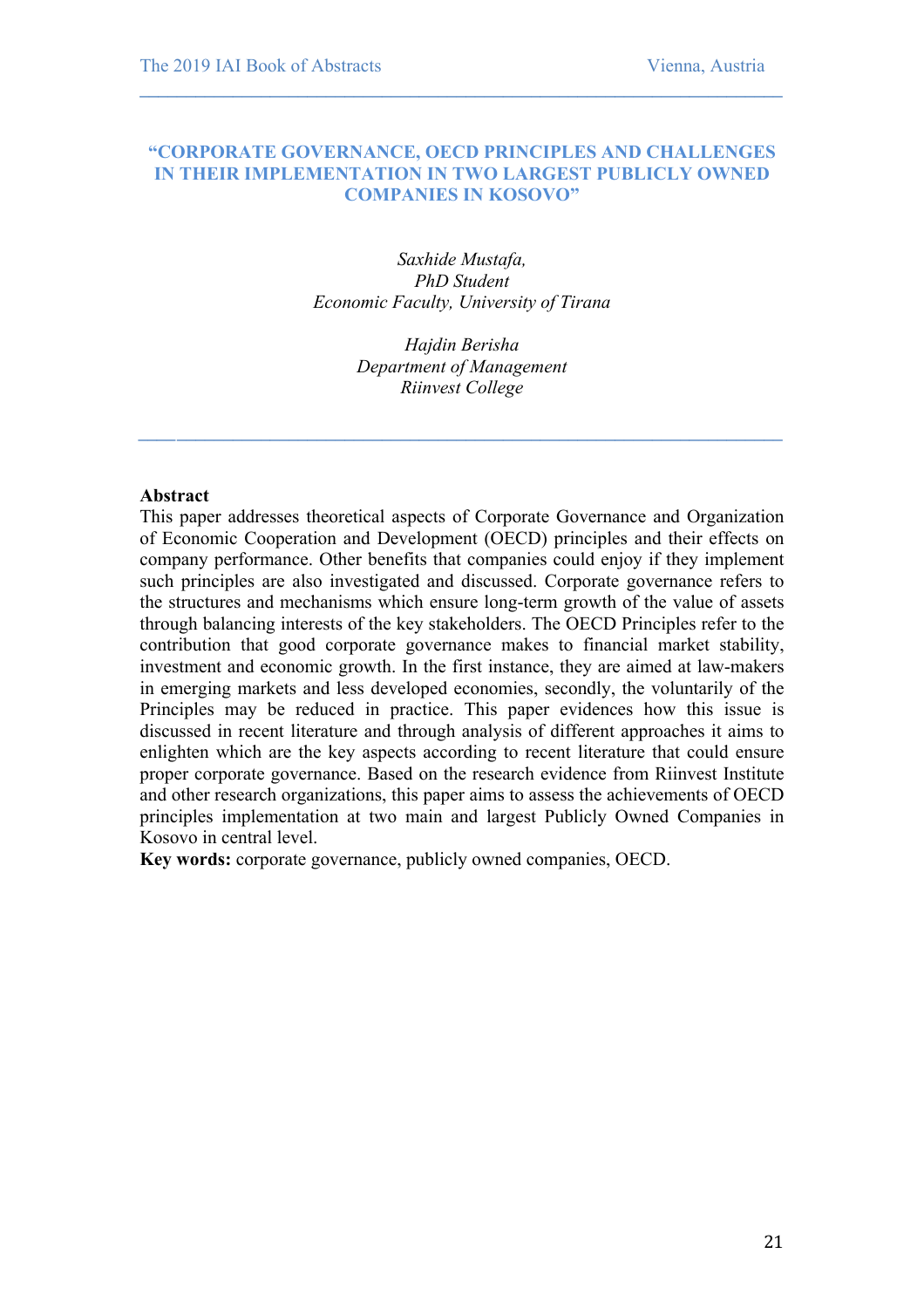# **MOBILITY AND PROFESSIONAL DEVELOPMENT OF TEACHERS IN HIGHER EDUCATION: THE SITUATION IN MACEDONIA**

 $\mathcal{L} = \{ \mathcal{L} \mathcal{L} \mathcal{L} \mathcal{L} \mathcal{L} \mathcal{L} \mathcal{L} \mathcal{L} \mathcal{L} \mathcal{L} \mathcal{L} \mathcal{L} \mathcal{L} \mathcal{L} \mathcal{L} \mathcal{L} \mathcal{L} \mathcal{L} \mathcal{L} \mathcal{L} \mathcal{L} \mathcal{L} \mathcal{L} \mathcal{L} \mathcal{L} \mathcal{L} \mathcal{L} \mathcal{L} \mathcal{L} \mathcal{L} \mathcal{L} \mathcal{L} \mathcal{L} \mathcal{L} \mathcal{L} \$ 

*PhD Jadranka Runcheva Faculty of Educational Sciences Goce Delcev University, Stip*

*\_\_\_\_***\_\_\_\_\_\_\_\_\_\_\_\_\_\_\_\_\_\_\_\_\_\_\_\_\_\_\_\_\_\_\_\_\_\_\_\_\_\_\_\_\_\_\_\_\_\_\_\_\_\_\_\_\_\_\_\_\_\_\_\_\_\_\_\_\_**

# **Abstract**

According to the American Teachers' Federation, key objectives that teachers should achieve through their professional development are: deepening of the available knowledge about the relevant content; providing basic pedagogical, didactical, and methodological knowledge; acquiring scientific and practical knowledge to create an adequate learning and teaching environment; improving and changing practice. One way to achieve these goals is through the realization of mobility as a form of professional development of teachers.

The paper is part of a larger survey conducted in 2014 for the professional development of teachers from higher education institutions that prepare primary school teachers in Macedonia and Austria. The attention in this paper is directed towards the mobility and professional development of the teachers from the faculties that prepare primary school teachers in Macedonia (51 teachers from: Pedagogical Faculty "St. Kliment Ohridski" in Skopje, the Institute of Pedagogy at the Faculty of Philosophy in Skopje, the Faculty of Educational Sciences in Stip and the Pedagogical Faculty in Bitola). In this paper we focused on: the mobility of the Macedonian teachers (their mobility in their country and outside); what kind of engagements the teachers had during their mobility abroad; what motivates them and what demotivates when it comes to their mobility; as well as what obstacles they encounter in the accomplishment of mobile periods.

In addition to this paper, a comparative overview of the results of this research with other European relevant research on mobility in higher education is given, and at the end, there are possible directions for improving the existing situation.

**Key words:** teaching faculties, academic staff, professional development, mobility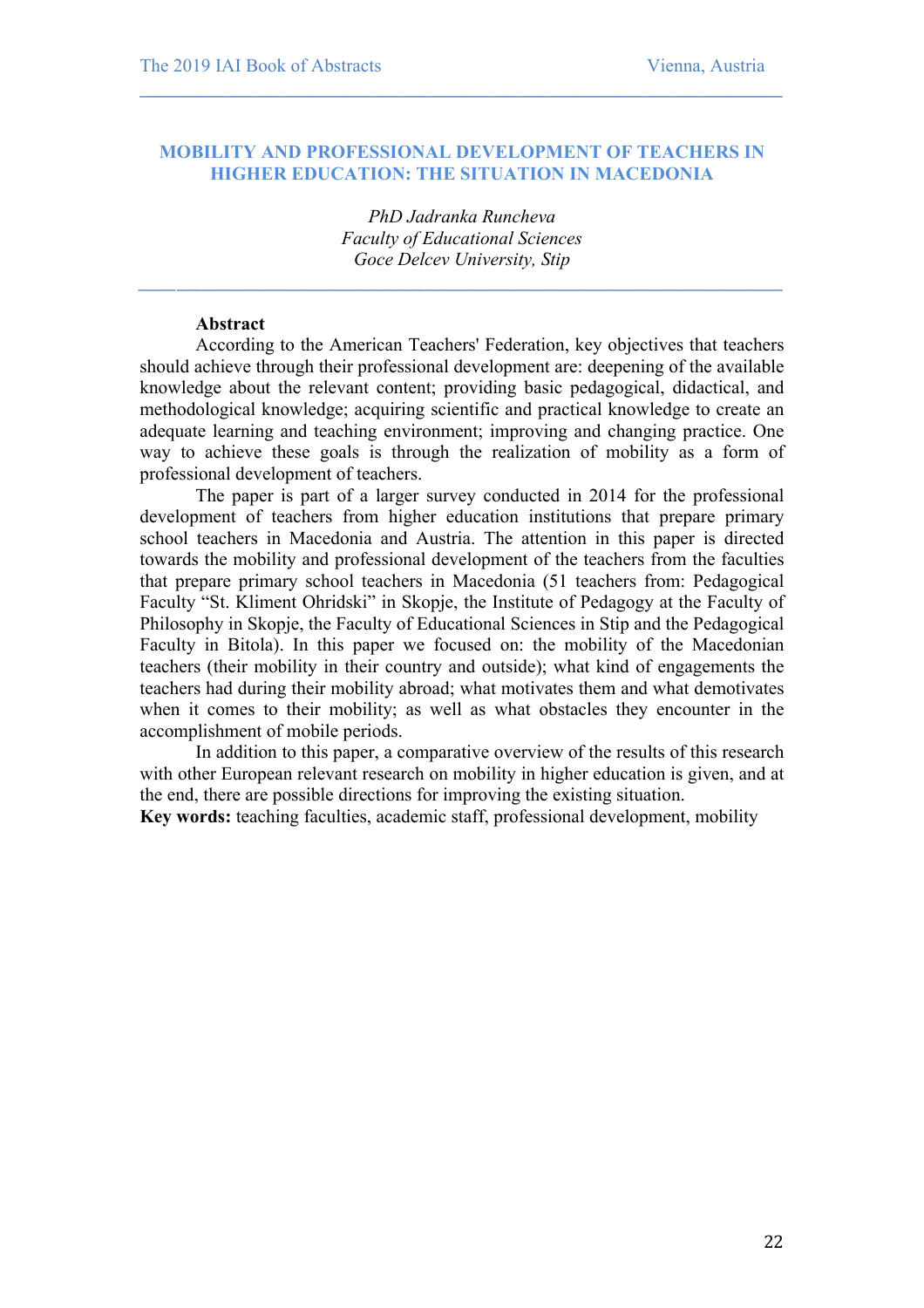# **THE EFFECTIVENESS OF AN INTEGRATED APPROACH TOTREAT AUTISTIC KIDS CASE STUDY**

 $\mathcal{L} = \{ \mathcal{L} \mathcal{L} \mathcal{L} \mathcal{L} \mathcal{L} \mathcal{L} \mathcal{L} \mathcal{L} \mathcal{L} \mathcal{L} \mathcal{L} \mathcal{L} \mathcal{L} \mathcal{L} \mathcal{L} \mathcal{L} \mathcal{L} \mathcal{L} \mathcal{L} \mathcal{L} \mathcal{L} \mathcal{L} \mathcal{L} \mathcal{L} \mathcal{L} \mathcal{L} \mathcal{L} \mathcal{L} \mathcal{L} \mathcal{L} \mathcal{L} \mathcal{L} \mathcal{L} \mathcal{L} \mathcal{L} \$ 

*Dr. Nader Ahmad Jaradat Associated professor Al-Zarqa University-Jordan. Faculty of Education.*

*\_\_\_\_***\_\_\_\_\_\_\_\_\_\_\_\_\_\_\_\_\_\_\_\_\_\_\_\_\_\_\_\_\_\_\_\_\_\_\_\_\_\_\_\_\_\_\_\_\_\_\_\_\_\_\_\_\_\_\_\_\_\_\_\_\_\_\_\_\_**

# **Abstract**

This present study is interested in the effectiveness at an integrated program in the treatment of autism. The sample of the study is one autistic child, the sample was chosen in a deli bate manner.

The question of the study is: How effective is the integrated program in the treatment of autism? The researcher has designed the integrated program, the results should the effectiveness of the program in the treatment of autism after the application of the program.

The results have been discussed in the aspect of benign harmony with the previous studies a lot of recommendations have been introduced to help this category to cope with being disabled of (handicapped) and overcome the consequences.

The effectiveness of an integrated program to treat Autism-A case Study.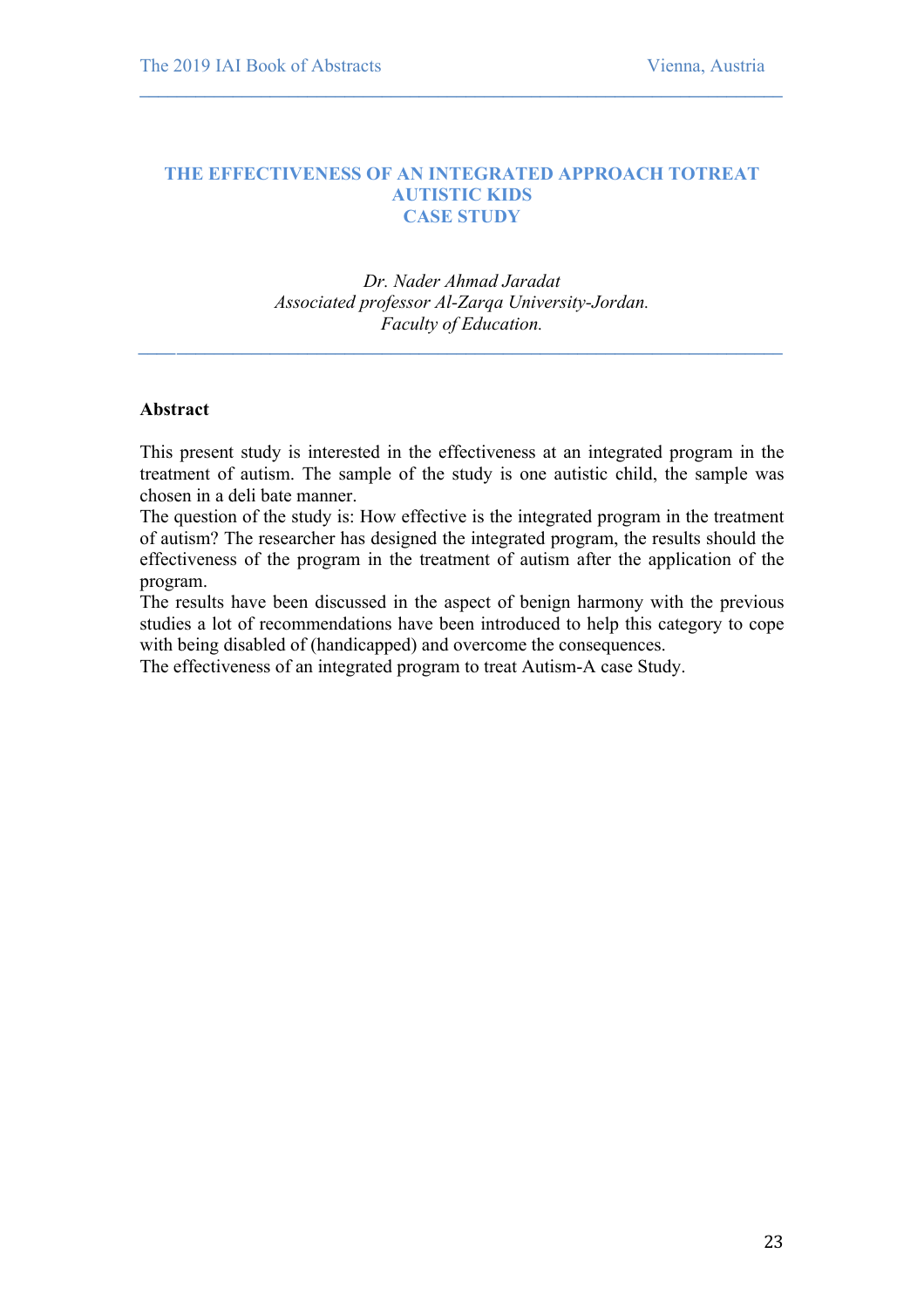# *Determinants of SHS Teachers' Tacit Knowledge Sharing Behaviour*

 $\mathcal{L} = \{ \mathcal{L} \mathcal{L} \mathcal{L} \mathcal{L} \mathcal{L} \mathcal{L} \mathcal{L} \mathcal{L} \mathcal{L} \mathcal{L} \mathcal{L} \mathcal{L} \mathcal{L} \mathcal{L} \mathcal{L} \mathcal{L} \mathcal{L} \mathcal{L} \mathcal{L} \mathcal{L} \mathcal{L} \mathcal{L} \mathcal{L} \mathcal{L} \mathcal{L} \mathcal{L} \mathcal{L} \mathcal{L} \mathcal{L} \mathcal{L} \mathcal{L} \mathcal{L} \mathcal{L} \mathcal{L} \mathcal{L} \$ 

*Eugene Okyere-Kwakye,2 Khalil Md Nor<sup>1</sup>*

*Faculty of Management Universiti Teknologi Malaysia (UTM), 81310 UTM, Skudai, Johor Bahru, Malaysia*

*2 Faculty of Business and Management Studies Koforidua Technical University, P.O.Box KF 981 Koforidua, Ghana*

*\_\_\_\_***\_\_\_\_\_\_\_\_\_\_\_\_\_\_\_\_\_\_\_\_\_\_\_\_\_\_\_\_\_\_\_\_\_\_\_\_\_\_\_\_\_\_\_\_\_\_\_\_\_\_\_\_\_\_\_\_\_\_\_\_\_\_\_\_\_**

#### **Abstract**

Knowledge sharing (KS) is classified as the transfer of beliefs among individuals. Knowledge is seen as a critical asset of an organization that can be useful in enhancing the efficiency of its operational processes. Based on previous studies, a model was developed to suggest a relationship between knowledge sharing and four of the individual characteristics namely: Image, self worth, self efficacy, and extrinsic motivation. A total of one hundred and eighty questionnaires were used to collect data from senior high school teachers in the new Juabeng Minicipality, Ghana. Structural Equation Modeling (SEM) was utilized to analyzed the data. The result of the study indicates that self efficacy and self worth have a positive significant relationship with knowledge sharing. However, the hypothesis on image and extrinsic motivation fail to be supported. The practical implications of these results are discussed.

**Keywords:** *Knowledge Management, Self Concept, Self Worth, Self Efficacy, Self Motivation*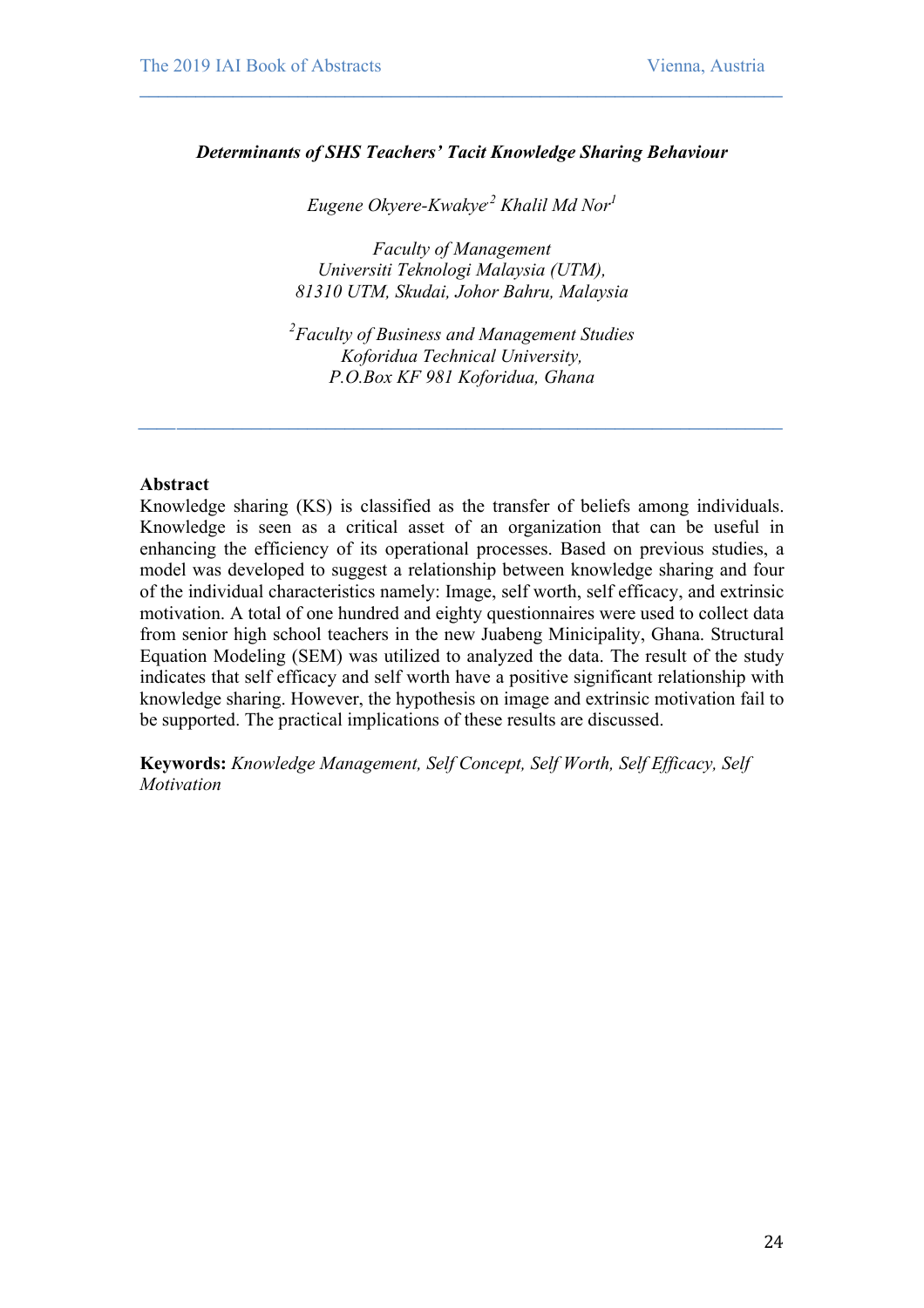#### **INCLUSION OF IMMIGRANT AND REFUGEE CHILDREN IN EARLY CHILDHOOD EDUCATION (CONDITIONS AND CHALLENGES)**

 $\mathcal{L} = \{ \mathcal{L} \mathcal{L} \mathcal{L} \mathcal{L} \mathcal{L} \mathcal{L} \mathcal{L} \mathcal{L} \mathcal{L} \mathcal{L} \mathcal{L} \mathcal{L} \mathcal{L} \mathcal{L} \mathcal{L} \mathcal{L} \mathcal{L} \mathcal{L} \mathcal{L} \mathcal{L} \mathcal{L} \mathcal{L} \mathcal{L} \mathcal{L} \mathcal{L} \mathcal{L} \mathcal{L} \mathcal{L} \mathcal{L} \mathcal{L} \mathcal{L} \mathcal{L} \mathcal{L} \mathcal{L} \mathcal{L} \$ 

*PhD Jadranka Runcheva, Stip, Macedonia MA Olivera Pasterk, Vienna, Austria*

*\_\_\_\_***\_\_\_\_\_\_\_\_\_\_\_\_\_\_\_\_\_\_\_\_\_\_\_\_\_\_\_\_\_\_\_\_\_\_\_\_\_\_\_\_\_\_\_\_\_\_\_\_\_\_\_\_\_\_\_\_\_\_\_\_\_\_\_\_\_**

#### **Abstract**

Thousands of people voluntarily or involuntarily leave their homes on a daily basis. One of the reasons may be a search for a better place to live, however, another reason may be the fact that people feel worried about their human rights and their safety; they are at risk or are facing persecution in their place of residence. UNHCR and Eurostat Statistics Explained, statistic data show that in 2017, as a result of conflict or persecution, almost 1 (one) person has been forcibly displaced every two seconds. In the member states of the European Union in 2017 were registered 36.9 million people who were born outside the EU - 28 and 20.4 million born in in a different EU member state.

In order to be able to start and continue their lives, these people need to be involved in all spheres of social life in the country in which they have moved. The inclusion of children of migrants and refugees in the education system is one of the more important segments of the overall process of involving them in the new social context. Educational inclusion brings numerous challenges that children in the education system face as well as the state itself. Cultural as well as linguistic differences affect not only the adaptation and adjustment to the new environment but also the way these people are perceived by the hosts in the new environment.

This paper aims to explore the inclusion of immigrant and refugee children in early childhood education, to explore the challenges that pre-school children face in the process of their inclusion in the education system, as well as the ways to overcome the difficulties. In addition to the theoretical analysis of the problem set, in continuation of the paper, we provide a case study of the challenges faced by the immigrant children in Lower Austria in their inclusion in preschool institutions, as well as good practices that can be useful in general when it comes to successful preschool inclusion of children of migrants and refugees.

**Key words**: Inclusion, education system, refugee and immigrant preschool children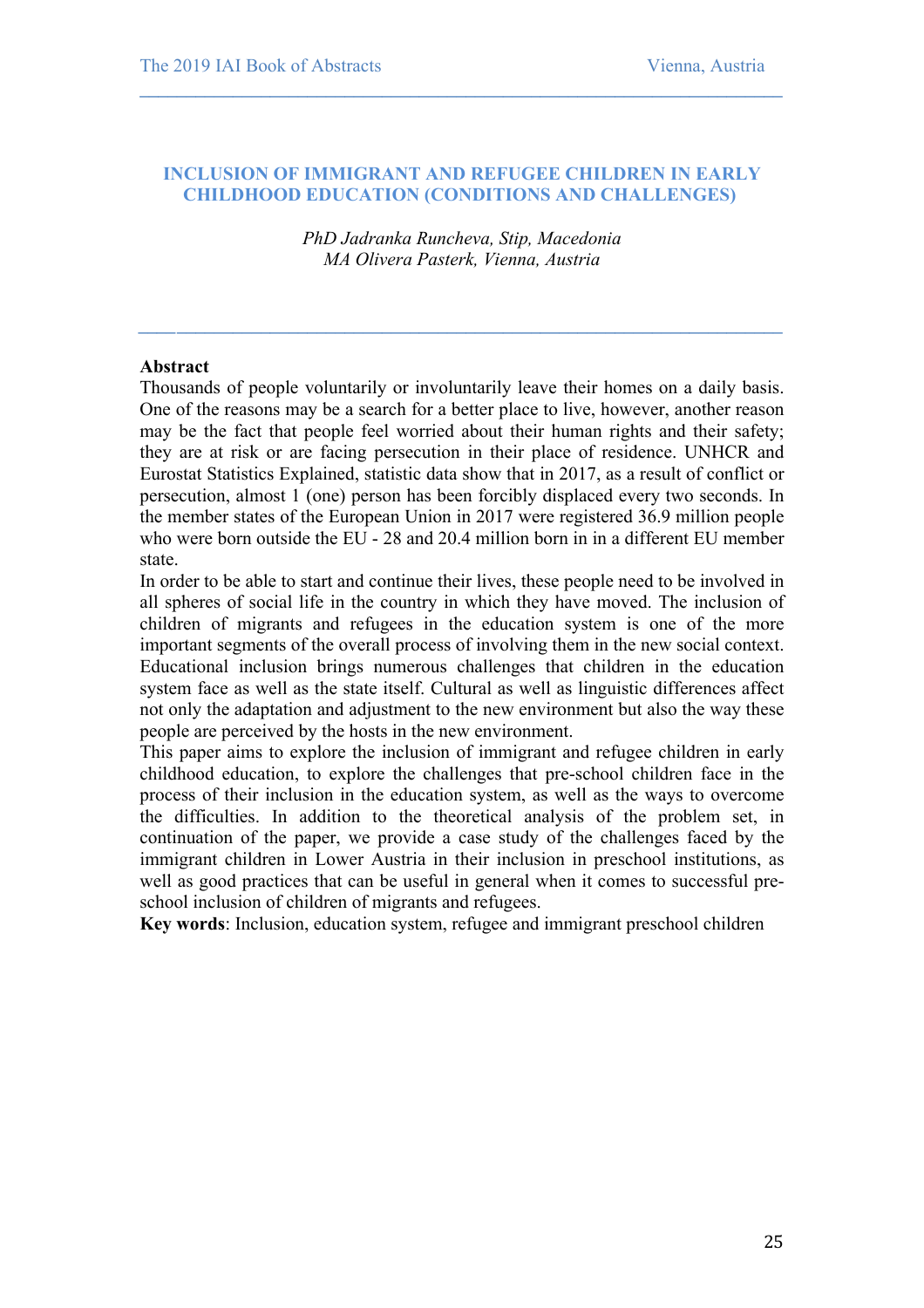# **ACTIVE LEARNING AND E-LEARNING AS MOTIVATIONAL FACTORS IN MODERN SCIENCE TEACHING**

 $\mathcal{L} = \{ \mathcal{L} \mathcal{L} \mathcal{L} \mathcal{L} \mathcal{L} \mathcal{L} \mathcal{L} \mathcal{L} \mathcal{L} \mathcal{L} \mathcal{L} \mathcal{L} \mathcal{L} \mathcal{L} \mathcal{L} \mathcal{L} \mathcal{L} \mathcal{L} \mathcal{L} \mathcal{L} \mathcal{L} \mathcal{L} \mathcal{L} \mathcal{L} \mathcal{L} \mathcal{L} \mathcal{L} \mathcal{L} \mathcal{L} \mathcal{L} \mathcal{L} \mathcal{L} \mathcal{L} \mathcal{L} \mathcal{L} \$ 

# *Mila Bulić, Faculty of Humanities and Social Sciences, University of Split, Republic of Croatia*

*Ines Blažević, Faculty of Humanities and Social Sciences, University of Split, Republic of Croatia*

*\_\_\_\_***\_\_\_\_\_\_\_\_\_\_\_\_\_\_\_\_\_\_\_\_\_\_\_\_\_\_\_\_\_\_\_\_\_\_\_\_\_\_\_\_\_\_\_\_\_\_\_\_\_\_\_\_\_\_\_\_\_\_\_\_\_\_\_\_\_**

# **Abstract**

In the context of global social changes, it is necessary to redirect the system of education from traditional to modern teaching, which requires a student to be an active participant in the teaching process. Contemporary teaching, as an essential incentive for the development of a society, helps students to develop new ideas, contemplate creatively and critically, conclude and understand the necessary concepts. Today's students, always on-line generations, use the Internet for social interaction as well as for education. It is therefore necessary to implement information-communication technology in teaching, as it can be a motivating factor for learning.

In order to study the motivation of the students for learning, a survey was conducted on a sample of eight classes. The experimental group used e-learning, and the control group used contemporary teaching with active learning. The results show equally high motivation of the students in both experimental and control group and might be used as a guideline for educational practice involving active learners' learning. If you do not have the opportunity to attend a classroom, you can use e-learning that motivates students to learn. The results obtained can be used by policy makers and teachers to design contemporary teaching in which students will be highly motivated for learning.

**Key words**: Active Working Methods, E-learning, Motivation, Science Education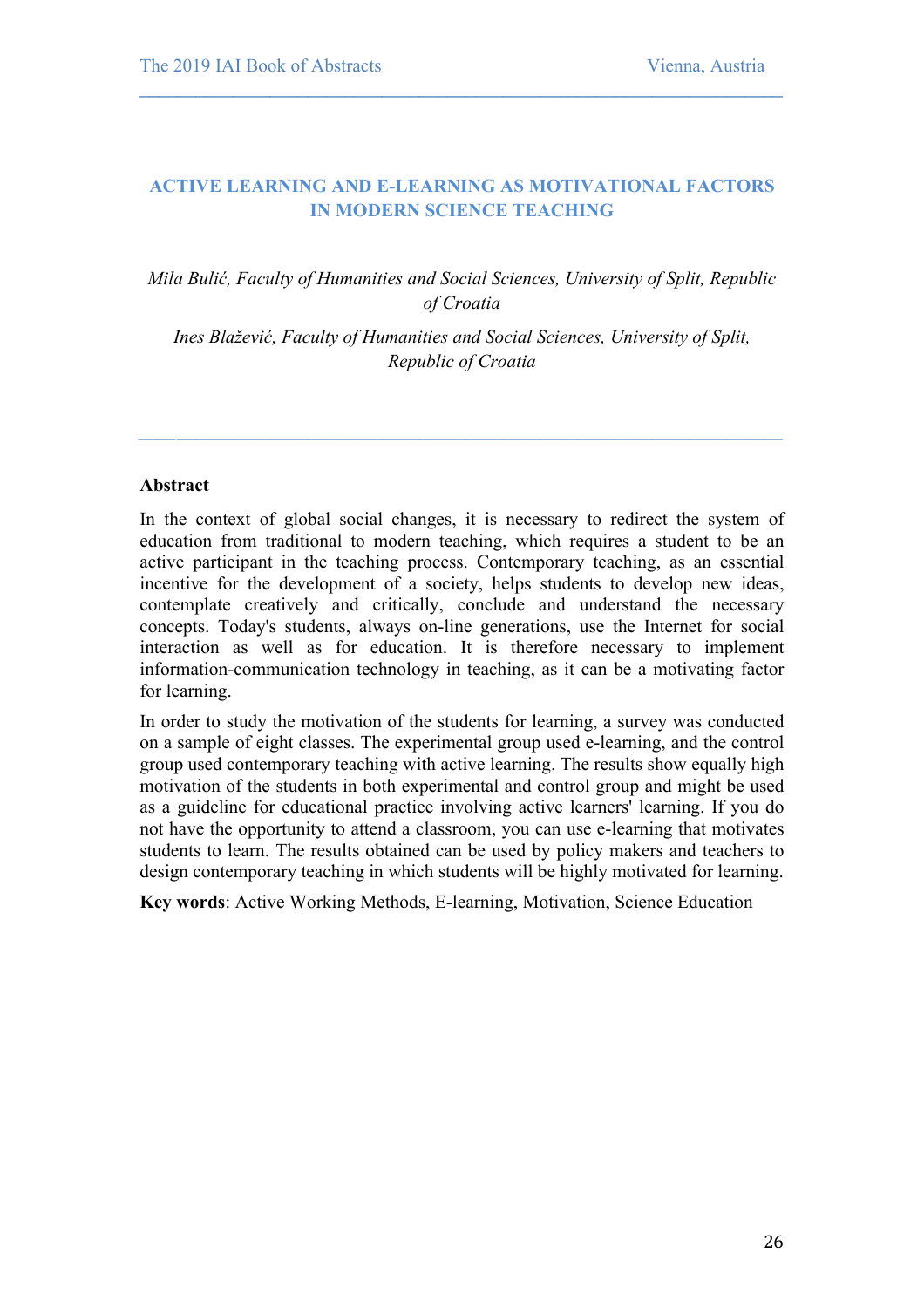#### **NATIONALISTIC BACKLASHES ALONG THE BALKAN MIGRANT CORRIDOR**

 $\mathcal{L} = \{ \mathcal{L} \mathcal{L} \mathcal{L} \mathcal{L} \mathcal{L} \mathcal{L} \mathcal{L} \mathcal{L} \mathcal{L} \mathcal{L} \mathcal{L} \mathcal{L} \mathcal{L} \mathcal{L} \mathcal{L} \mathcal{L} \mathcal{L} \mathcal{L} \mathcal{L} \mathcal{L} \mathcal{L} \mathcal{L} \mathcal{L} \mathcal{L} \mathcal{L} \mathcal{L} \mathcal{L} \mathcal{L} \mathcal{L} \mathcal{L} \mathcal{L} \mathcal{L} \mathcal{L} \mathcal{L} \mathcal{L} \$ 

*Hristina Runcheva Tasev, Ph.D. Assistant Professor, Department of Political Science, Faculty of Law "Iustinianus Primus", Ss. Cyril and Methodius University- Skopje*

*\_\_\_\_***\_\_\_\_\_\_\_\_\_\_\_\_\_\_\_\_\_\_\_\_\_\_\_\_\_\_\_\_\_\_\_\_\_\_\_\_\_\_\_\_\_\_\_\_\_\_\_\_\_\_\_\_\_\_\_\_\_\_\_\_\_\_\_\_\_**

#### **Abstract**

The paper analyses the migrant influx in Europe, which has affected the national politics along the Balkan migrant and refugee corridor and European politics in general. It created a momentum for political actors to present the phenomenon of migration as a threat to national interests and ideals, cultural attitudes, social structures and demography etc. The moral duty to help others in need was replaced by the patriotic calls for defense of the nation-state. The influx of refugees and migrants in the EU has caused strong nationalistic backlashes in the transit and receiving states. The paper examines the reasons why the anti-immigration parties and movements, in general, have stronger presence in post-Soviet countries than in Western member states.

**Key words:** Balkan, migrants, refugee corridor, nationalistic backlashes.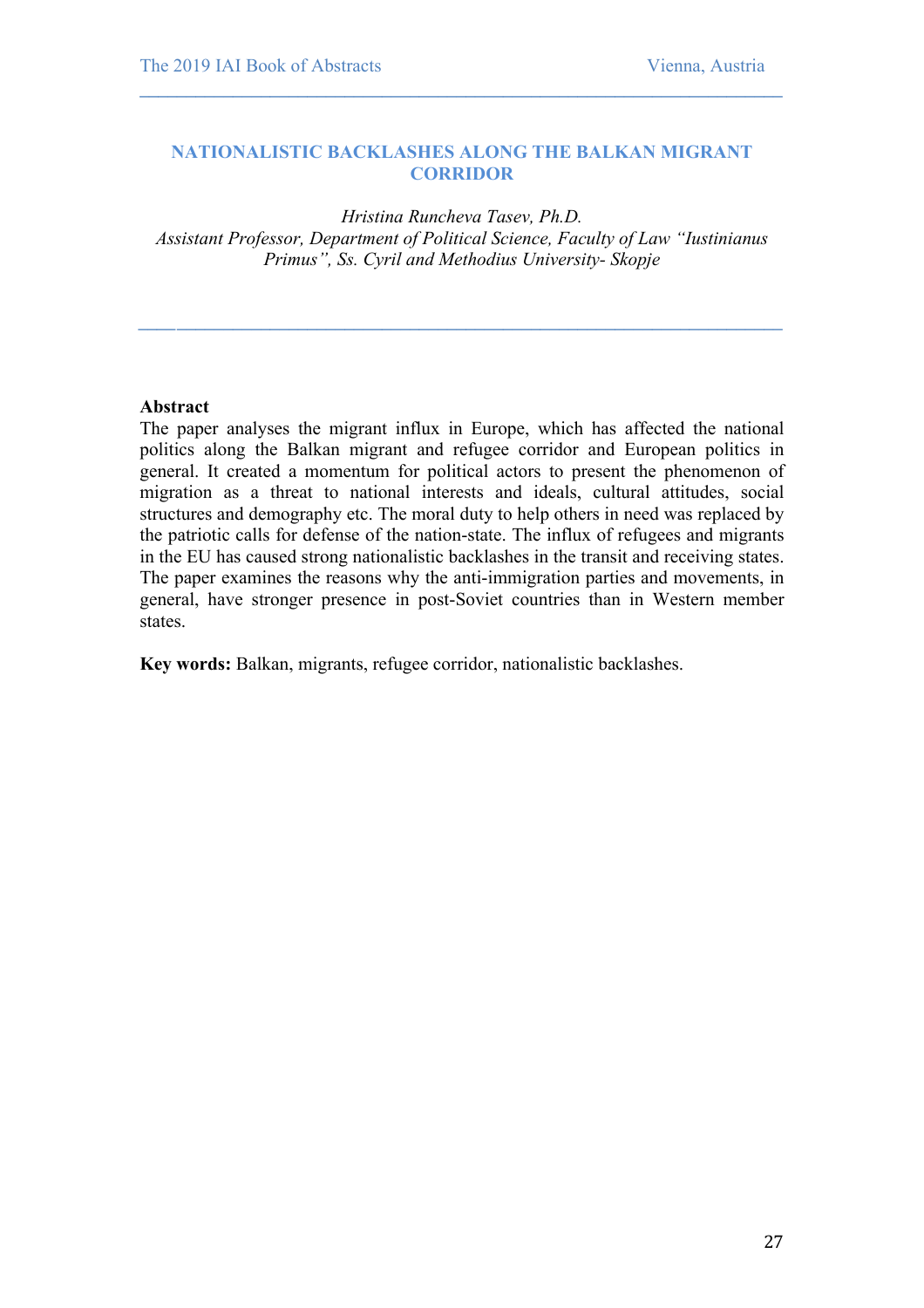# **THE ECONOMIC AND SECURITY IMPLICATION OF PASTORAL CONFLICT IN THE ECOWAS REGION, 2010 AND 2018**

 $\mathcal{L} = \{ \mathcal{L} \mathcal{L} \mathcal{L} \mathcal{L} \mathcal{L} \mathcal{L} \mathcal{L} \mathcal{L} \mathcal{L} \mathcal{L} \mathcal{L} \mathcal{L} \mathcal{L} \mathcal{L} \mathcal{L} \mathcal{L} \mathcal{L} \mathcal{L} \mathcal{L} \mathcal{L} \mathcal{L} \mathcal{L} \mathcal{L} \mathcal{L} \mathcal{L} \mathcal{L} \mathcal{L} \mathcal{L} \mathcal{L} \mathcal{L} \mathcal{L} \mathcal{L} \mathcal{L} \mathcal{L} \mathcal{L} \$ 

*Ugo Charity Kalu Social Science Unit School of General Studies University of Nigeria, Nsukka*

*\_\_\_\_***\_\_\_\_\_\_\_\_\_\_\_\_\_\_\_\_\_\_\_\_\_\_\_\_\_\_\_\_\_\_\_\_\_\_\_\_\_\_\_\_\_\_\_\_\_\_\_\_\_\_\_\_\_\_\_\_\_\_\_\_\_\_\_\_\_**

#### **Abstract**

The debilitating effect of the pastoral conflict has been overwhelming and an issue of concern in the security and economic well-being of some parts of Africa, especially, as the sub-regional peace and security is threatened. The underlying concept of the pastoral conflicts in the ECOWAS region, can be better explained as majorly abject poverty resulting from a few economic alternatives. While several extant literature have focused on the peace and security implications of this challenge, little attention has been given to the economic aspect. It is on this pedestrian that this study examines the economic and security implications of pastoral conflict in West Africa, between 2010 and 2017. It drew the link between pastoralism and conflict, its effect on the security and economic advancement of the sub-region. The Marxist instrumentalist theory arising from the radical decision-making models of economic policy formulation was adopted as the framework of analysis. The study is documentary based on secondary source and qualitative descriptive analysis. The study revealed that though climate change and hunger have triggered migration pastoralist in search of grazing, however, the global security gap due to poverty and limited economic integration between developed and developing countries has posed a severe challenge on security. This has, in turn, led to the pursuance of varied incompatible interest by states, region, and ethnic groups, and others. To this end, recommends adoption of economic policy via the sub-regional organization that will debase the economic, ethnic and religious differences that aggravate insurrections, skirmishes, and boundary disputes as pastoralists move in search of pastures for their livestock.

**Keywords:** Pastoral Conflict, Economic Implication, Peace and Security, Grazing, and Herdsmen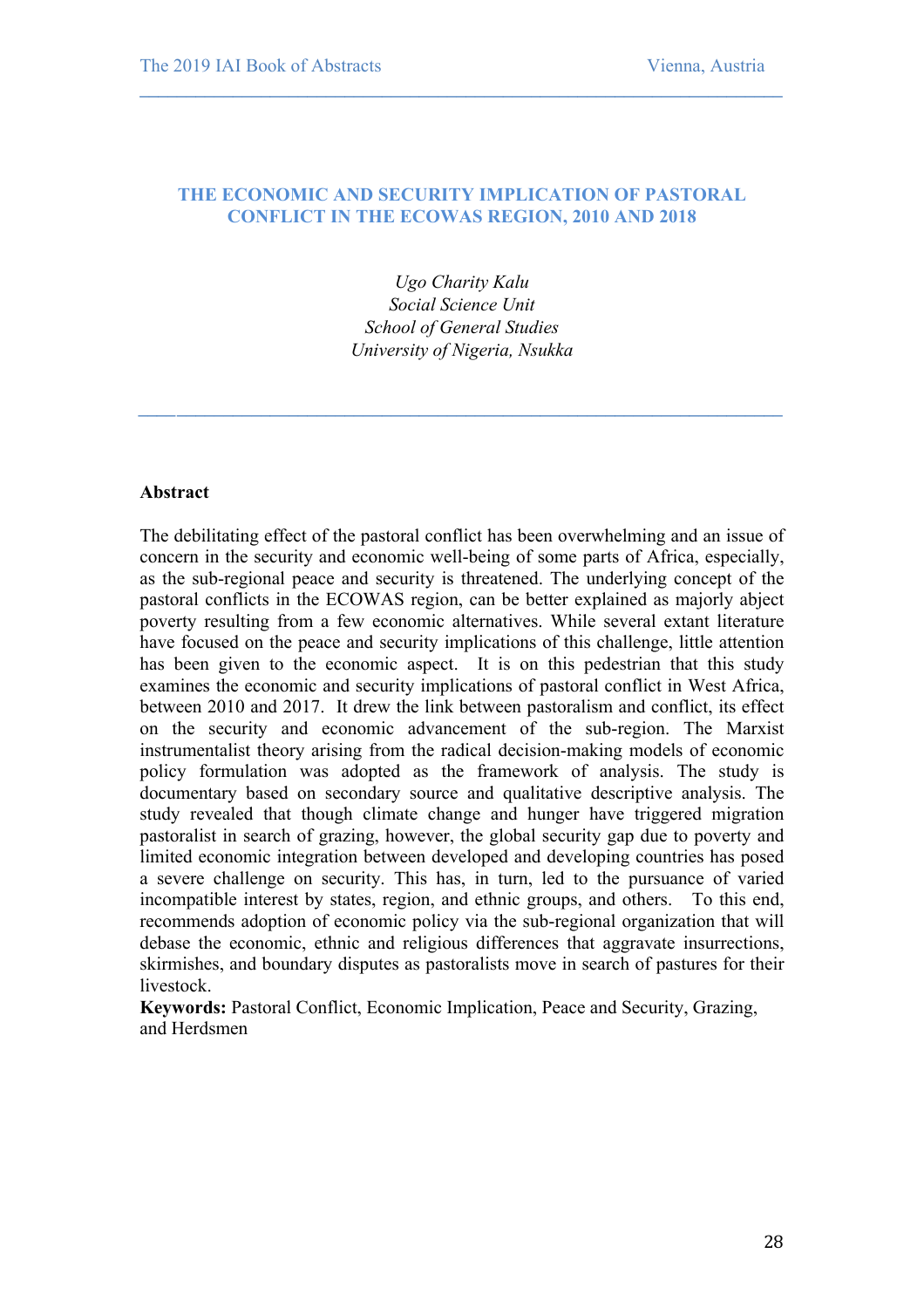# **THE POLİTİCAL SCİENCE İN THE REPUBLİC OF MACEDONİA: CHALLENGES AND PERSPECTİVES**

*Milena Apostolovska-Stepanoska, Ph.D. Assistant Professor, Department of Political Science, Faculty of Law "Iustinianus Primus", Ss. Cyril and Methodius University- Skopje*

*\_\_\_\_***\_\_\_\_\_\_\_\_\_\_\_\_\_\_\_\_\_\_\_\_\_\_\_\_\_\_\_\_\_\_\_\_\_\_\_\_\_\_\_\_\_\_\_\_\_\_\_\_\_\_\_\_\_\_\_\_\_\_\_\_\_\_\_\_\_**

 $\mathcal{L} = \{ \mathcal{L} \mathcal{L} \mathcal{L} \mathcal{L} \mathcal{L} \mathcal{L} \mathcal{L} \mathcal{L} \mathcal{L} \mathcal{L} \mathcal{L} \mathcal{L} \mathcal{L} \mathcal{L} \mathcal{L} \mathcal{L} \mathcal{L} \mathcal{L} \mathcal{L} \mathcal{L} \mathcal{L} \mathcal{L} \mathcal{L} \mathcal{L} \mathcal{L} \mathcal{L} \mathcal{L} \mathcal{L} \mathcal{L} \mathcal{L} \mathcal{L} \mathcal{L} \mathcal{L} \mathcal{L} \mathcal{L} \$ 

#### **Abstract**

Тhe countries of Southeast Europe, following the collapse of the Berlin Wall, have faced radical socio-political changes. The political system based on powersharing, human rights, individualism, freedom of speech, market economy were new concepts for the citizens in these countries. Direct political speeches, demonstrations, pamphlets, free interviews, analytical articles and free communication between the government and the citizens were something new in the political setting. Apart from living these political changes, the Republic of Macedonia, at the same time, separated from the Yugoslav Federation and gained the status of an independent state. In this manner it is important to be said that in that time the social - humanistic science was fully focused on social transition that was taking place. In these circumstances, in 1993/1994, the first political studies at the Faculty of Law at the University "Cyril and Methodius" were formed. This university is the largest and the oldest in the Republic of Macedonia.

Since the establishment of the political science studies in the Republic of Macedonia, they were expected to give meaningful and practical implications and contribute to socially critical thinking and social reforms. There was an urgent need for improved understanding of certain social events. This urgency was reflected in the theoretical frame of certain social and political phenomena and their empirical monitoring. Тhe main topics that become dominant on the classes were the basic ethical, political and economic pillars on which capitalism and Western democracy relies. At the same time dramatically rejection of certain theories that were previously dominant over the years happened and this can be seen after the analysis of the curricula of these studies.

The main aim of this research is to prove that the science in transition societies of the Southeastern Europe, including in the Republic of Macedonia was reflected by the development of the political environment in the society. This reflection is evident in the pronounced influence of the theory on account of empiricism, limited resources for empirical research, great and non-critical favoritism of Western theoretical thought, especially in the part of public politics.

**Key words:** Transitional societies, Political science, Institutionalization.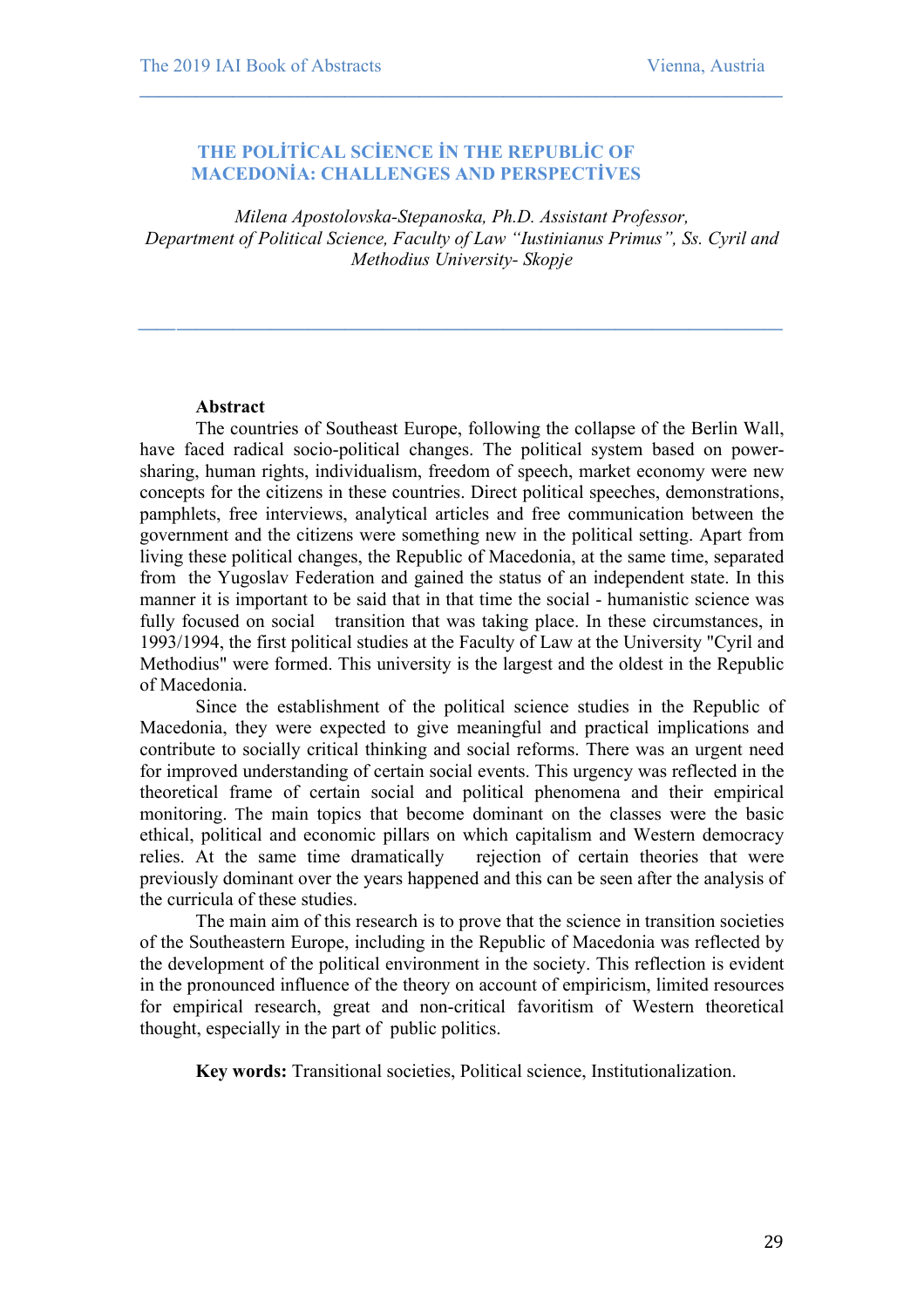#### **THE SEMIOTICS OF GAME IN OLGA SLAVNIKOVA'S** *LIGHT HEAD*

 $\mathcal{L} = \{ \mathcal{L} \mathcal{L} \mathcal{L} \mathcal{L} \mathcal{L} \mathcal{L} \mathcal{L} \mathcal{L} \mathcal{L} \mathcal{L} \mathcal{L} \mathcal{L} \mathcal{L} \mathcal{L} \mathcal{L} \mathcal{L} \mathcal{L} \mathcal{L} \mathcal{L} \mathcal{L} \mathcal{L} \mathcal{L} \mathcal{L} \mathcal{L} \mathcal{L} \mathcal{L} \mathcal{L} \mathcal{L} \mathcal{L} \mathcal{L} \mathcal{L} \mathcal{L} \mathcal{L} \mathcal{L} \mathcal{L} \$ 

*Andrea-Roxana Morar, Ph.D. Candidate University of Bucharest*

#### **Abstract**

Records of games were found dating back to Antiquity. Over the centuries games were a way of social interaction. From children to the elders, from the poor to the upper class of society games had a vital role in the development of human relations.

*\_\_\_\_***\_\_\_\_\_\_\_\_\_\_\_\_\_\_\_\_\_\_\_\_\_\_\_\_\_\_\_\_\_\_\_\_\_\_\_\_\_\_\_\_\_\_\_\_\_\_\_\_\_\_\_\_\_\_\_\_\_\_\_\_\_\_\_\_\_**

Contemporary society it is known to be under the sign of the "superfluous", an idea well argued by Jean Baudrillard. The hyperreality to which we are exposed is closely linked to the creation of virtual reality. A relatively new concept, virtual reality gained territory especially due to computer games, becoming an aspect of our daily life.

The novel *Light Head* deals with one of the fears society has been having over the past decades: are we in danger of "losing our reality"? Does virtual reality really can take over our lives?

What is the purpose of a computer game and which is the motive behind the computer game in Slavnikova's novel? Are computer games just a way of entertainment or behind them lies a deeper significance? These are part of the questions to which we intend to answer in our paper.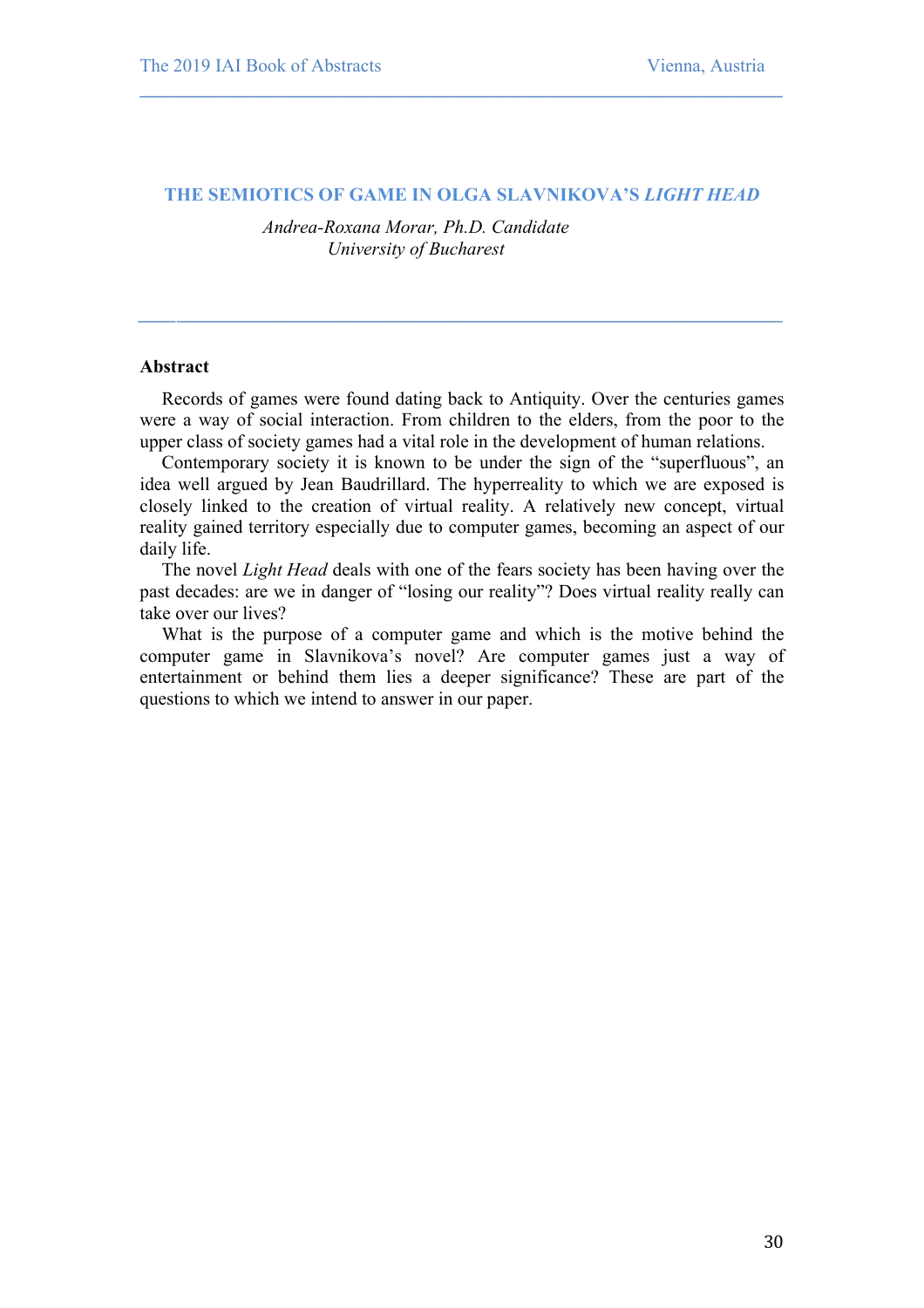#### **INTEGRATED KNOWLEDGE IN PRE-ISLAMIC ERA: "ANWA'" METEOROLOGICAL OBSERVATIONS AND RAIN'S PREDICTION AS A MODEL**

 $\mathcal{L} = \{ \mathcal{L} \mathcal{L} \mathcal{L} \mathcal{L} \mathcal{L} \mathcal{L} \mathcal{L} \mathcal{L} \mathcal{L} \mathcal{L} \mathcal{L} \mathcal{L} \mathcal{L} \mathcal{L} \mathcal{L} \mathcal{L} \mathcal{L} \mathcal{L} \mathcal{L} \mathcal{L} \mathcal{L} \mathcal{L} \mathcal{L} \mathcal{L} \mathcal{L} \mathcal{L} \mathcal{L} \mathcal{L} \mathcal{L} \mathcal{L} \mathcal{L} \mathcal{L} \mathcal{L} \mathcal{L} \mathcal{L} \$ 

*Omar A. A. S. Fajjawi Professor of Arabic literature: Pre-Islamic literature Department of Arabic literature The Hashemite University The Hashemite Kingdom of Jordan*

*\_\_\_\_***\_\_\_\_\_\_\_\_\_\_\_\_\_\_\_\_\_\_\_\_\_\_\_\_\_\_\_\_\_\_\_\_\_\_\_\_\_\_\_\_\_\_\_\_\_\_\_\_\_\_\_\_\_\_\_\_\_\_\_\_\_\_\_\_\_**

#### **Abstract**

Some scholars are still thinking that Arabs in Pre-Islamic era were immersed in errors, and they had not knowledge and sciences to serve them in their life, even these scholars believe in passiveness, negativeness and nihilism.

 This paper aims to demonstrate a scientific refutation by improving that Arabs were dealing at high level with every item of their environment. The researcher will specify his defense with this case by taking one issue as a model which is The Rain and its predictions.

 Abundant of poems have mentioned rains and its falls in their odes, then in the documentation era, a lot of books have authored and appeared, which are called "Anwa'" meteorological observations. Some of them are published nowadays, and many are still as manuscripts or lost.

 I concluded that Arabs have dealt with the predictions of rains and established rubrics in exploring the rainy clouds. They knew the times of falls by the clouds' colors and lightning, in addition that there were persons and tribes who were the most knower in this regard.

 Another conclusion in this paper is worth to mention is Arabs have achieved integrated Knowledge, and this paper represents a response against those who defame Pre-Islamic Era and its people in satisfaction of eloquence, orations and poets. Furthermore, I found out that Arabs have linked with other countries and benefited from their knowledge and they were not isolated in the Arabic Peninsula.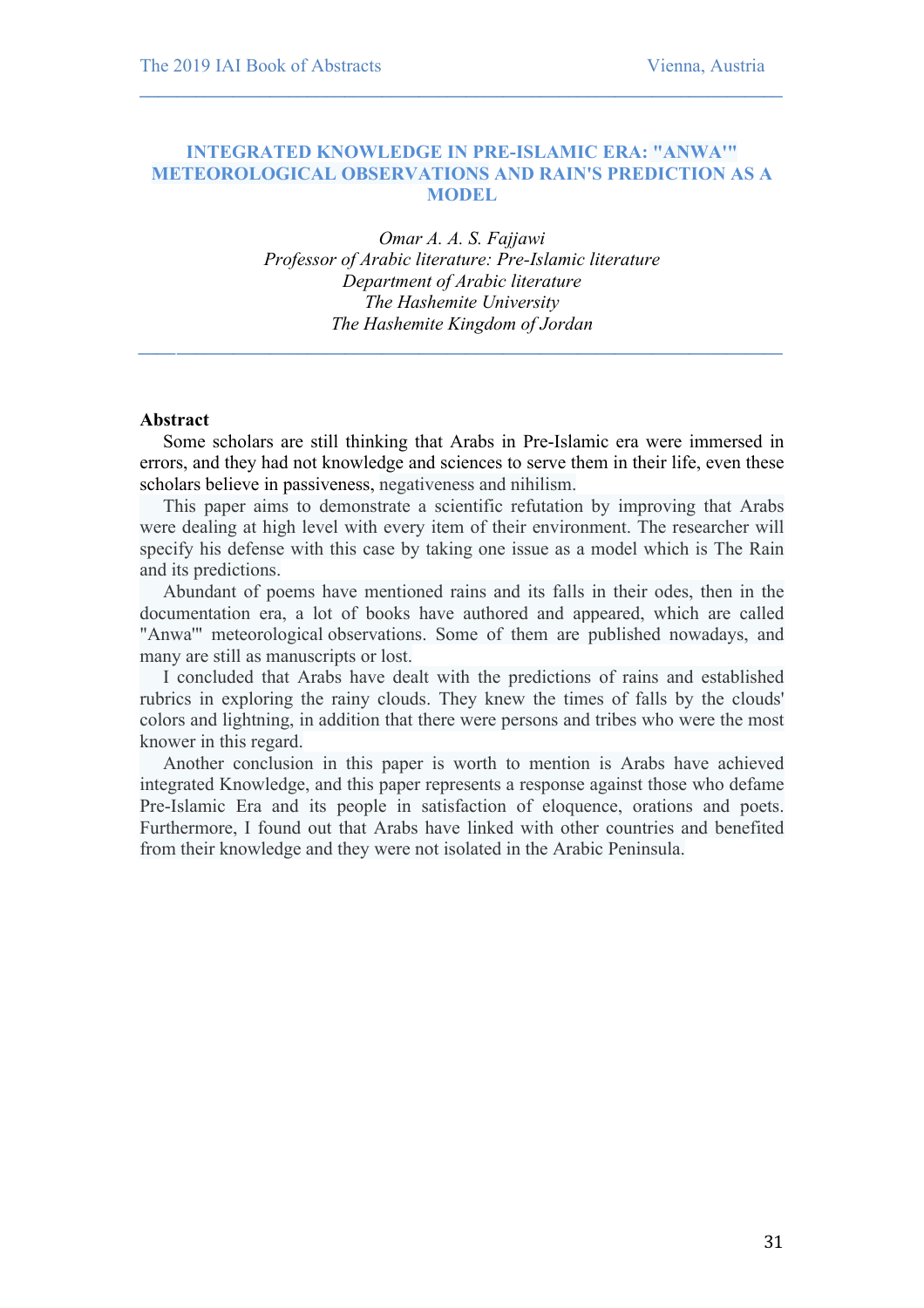#### **EXECUTIVE ORDER AS AN EFFECTIVE TOOL IN COMBATING INSECURITIES AND HUMAN RIGHTS VIOLATIONS: THE CASE OF THE SPECIAL ANTI-ROBBERY SQUAD AND YOUTHS IN NIGERIA**

*\_\_\_\_***\_\_\_\_\_\_\_\_\_\_\_\_\_\_\_\_\_\_\_\_\_\_\_\_\_\_\_\_\_\_\_\_\_\_\_\_\_\_\_\_\_\_\_\_\_\_\_\_\_\_\_\_\_\_\_\_\_\_\_\_\_\_\_\_\_**

 $\mathcal{L} = \{ \mathcal{L} \mathcal{L} \mathcal{L} \mathcal{L} \mathcal{L} \mathcal{L} \mathcal{L} \mathcal{L} \mathcal{L} \mathcal{L} \mathcal{L} \mathcal{L} \mathcal{L} \mathcal{L} \mathcal{L} \mathcal{L} \mathcal{L} \mathcal{L} \mathcal{L} \mathcal{L} \mathcal{L} \mathcal{L} \mathcal{L} \mathcal{L} \mathcal{L} \mathcal{L} \mathcal{L} \mathcal{L} \mathcal{L} \mathcal{L} \mathcal{L} \mathcal{L} \mathcal{L} \mathcal{L} \mathcal{L} \$ 

*Cita Ayeni, Ph.D. Candidate, Universitat Autònoma de Barcelona, Spain*

#### **Abstract**

Following countless violations of Human Rights in Nigeria by the various arms and agencies of government; from the Military to the Federal Police and other law enforcement agencies, Nigeria has been riddled with several reports of acts by these agencies against the citizens, ranging from illegal arrest and imprisonment, torture, disappearing, and extrajudicial killings, just to mention a few. This paper focuses on SARS – Special Anti-Robbery Squad, a division of the Nigeria Police Force, and its reported threats to the people's security, particularly the Nigerian youths, with continuous violence, extortion, illegal arrest and imprisonment, terror, and extrajudicial activities resulting in maiming and in most cases death, thus infringing on the human rights of the people it's sworn to protect. This research further analyses how the activities of SARS has over the years instigated fear on the average Nigerian youth, preventing the free participation in daily life, education, job and individual development, in turn impeding the realization of their full potentials for growth and participation in collective national development. However, with the executive order by the then Acting President (Vice-President) Prof. Yemi Osinbajo directing the overhauling of SARS, this research analyzes the directive and its implementation by the Federal Police Force in determining if it's enough to prevent or put a stop to the continuous Human Rights abuse and threat to the security of the individual citizen**.**  Concluding that although the order by the Acting President was given with an intent to halt the various violations by SARS, and the Inspector General of Police – IGP's subsequent action by releasing a statement following the order, the bureaucracy in Nigeria, with a history of incompetency and a return to "business as usual" after a reduced public outcry, it's most likely that there won't be adequate follow up put in place and these violations would be slowly "swept under the rug" with SARS officials not held accountable. It is recommended therefore that the Federal Government through the Nigeria Police Force - NPF, following the reforms made, in collaboration with the mentioned Independent Human Rights and Civil Societies organizations should periodically produce unbiased and publicly accessible reports on the implementation of these reforms and progress made. This will go a long way in assuring the public of actual fulfillment of the restructuring, reduce fear by the youths and restore some public faith in the government.

*Keywords***:** Special Anti-Robbery Squad, Youths in Nigeria, Overhaul, Insecurities, Human Rights Violations.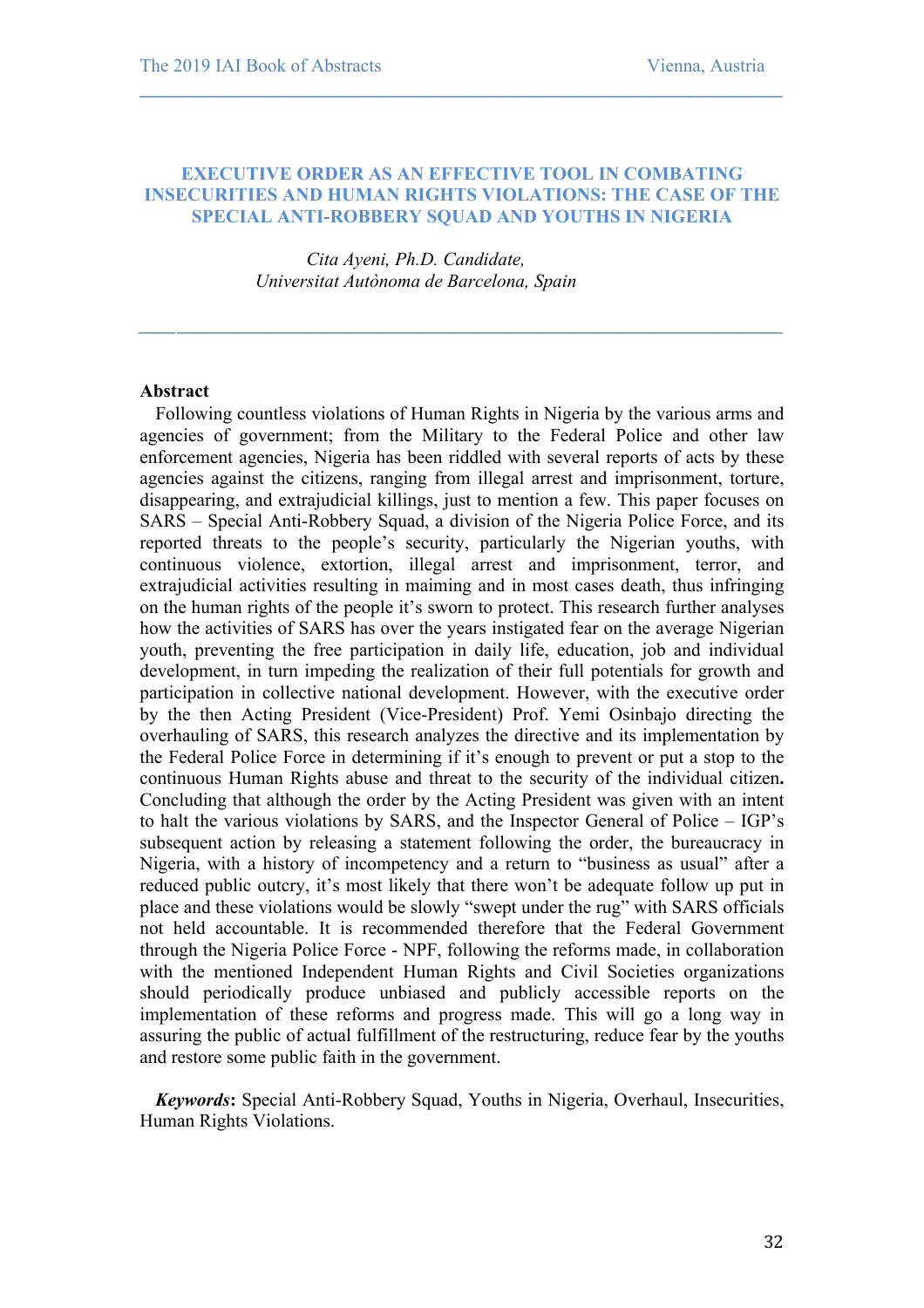# **RELIABILITY OF THE SELF-ASSESSMENT IN 7-12 YEARS OLD FOOTBALL PLAYERS. OPPORTUNITIES TO USE IN THE TRAINING PROCESS.**

 $\mathcal{L} = \{ \mathcal{L} \mathcal{L} \mathcal{L} \mathcal{L} \mathcal{L} \mathcal{L} \mathcal{L} \mathcal{L} \mathcal{L} \mathcal{L} \mathcal{L} \mathcal{L} \mathcal{L} \mathcal{L} \mathcal{L} \mathcal{L} \mathcal{L} \mathcal{L} \mathcal{L} \mathcal{L} \mathcal{L} \mathcal{L} \mathcal{L} \mathcal{L} \mathcal{L} \mathcal{L} \mathcal{L} \mathcal{L} \mathcal{L} \mathcal{L} \mathcal{L} \mathcal{L} \mathcal{L} \mathcal{L} \mathcal{L} \$ 

*Ivan Simeonov, Ph.D. Candidate Sofia University "St. Kliment Ohridski", Faculty of Educational studies and Arts*

*\_\_\_\_***\_\_\_\_\_\_\_\_\_\_\_\_\_\_\_\_\_\_\_\_\_\_\_\_\_\_\_\_\_\_\_\_\_\_\_\_\_\_\_\_\_\_\_\_\_\_\_\_\_\_\_\_\_\_\_\_\_\_\_\_\_\_\_\_\_**

# **Abstract**

During the training process the football coach can receive important information (both long-term or short-term) from the trainees self-assessment. However such information is seriously underestimated in the work with 7-12 year old children. It's widely accepted that the children's self-assessment is inaccurate.

This research shows that under certain circumstances (focusing on certain elements, towards self-performance and performance of the others, physical or emotional sensations), the self-assessment of children (7-12 years old) can be very accurate and adequate.

In the first part of the research the term "self-assessment" is explained, also how it's formed, and in what forms is displayed.

The second part of the research tracks the self-assessment capabilities, of the 7-12 year football players, based on a survey cards. The survey cards also tracks the influence of factors like age, fatigue and the results of other participants, over the selfassessment process.

The research ends with conclusion and advices how to use the self-assessment in the training of such young age participants.